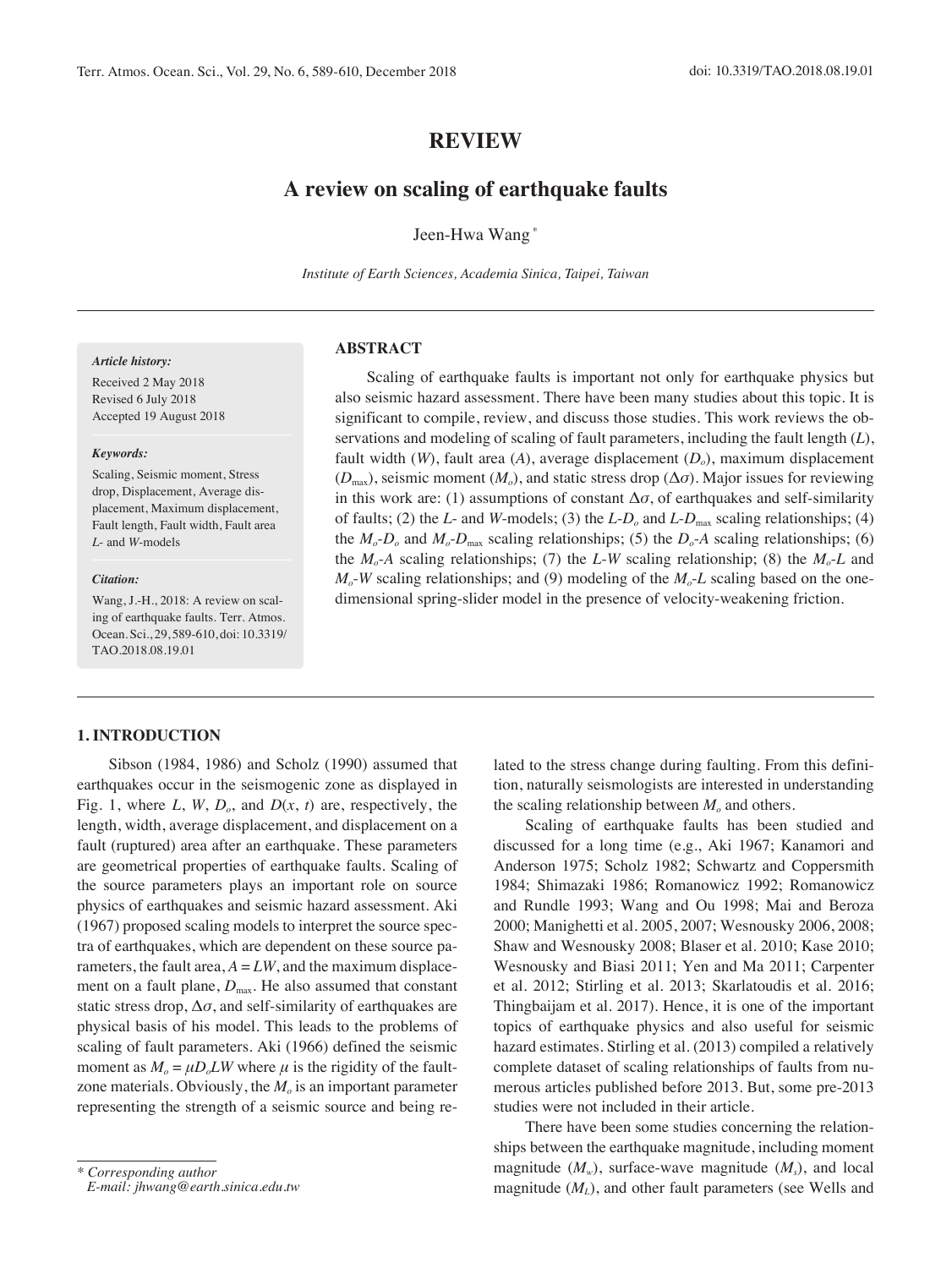Coppersmith 1994; Stirling et al. 2013; and cited references herein; Thingbaijam et al. 2017). Since there is a positive relationship between  $M_{\nu}$  and  $M_{\nu}$  as defined below, related results based on  $M<sub>w</sub>$  are also taken into account by transferring  $M_w$  into  $M_a$ . However, unlike  $M_w$  the relationships of  $M_s$ and  $M<sub>L</sub>$  to  $M<sub>o</sub>$  could be of regional-dependence. Hence, the scaling relationships based on  $M_s$  and  $M_l$  are not taken into account hereafter.

Scholz (1982) first pointed out a continued increase in slip with length far beyond the seismogenic depth, i.e., *W*, for large earthquakes. It is necessary to explore this phenomenon. Some authors (e.g., Das 1982; King and Wesnousky 2007; Hillers and Wesnousky 2008; Shaw and Wesnousky 2008) assumed that slip might be penetrating deep below the seismogenic zone during very large ruptures, thus leading to larger *W*. Manighetti et al. (2007) considered that multiple faults can influence the slip-length scaling. Bodin and Brune (1996) reported that large slips occurred in the initiation stage of ruptures might cause longer ruptures. Hanks (1977) suggested that large earthquakes are somehow different than small ones, with a breakdown of constant  $\Delta\sigma$  which is observed in small events. Those studies imply in a variety of proposed empirical relations (e.g., Wells and Coppersmith 1994; Hanks and Bakun 2008; WGCEP 2008). These questions have important implications for earthquake physics and for social needs, because the scaling relations are important on seismic hazard estimates (e.g., Wesnousky 2008; WGCEP 2008; Irikura and Miyake 2011).

The previous discussion can lead to a problem with inconsistencies arising in attempts to reproduce empirical ground-motion relations using parameterized kinematic ruptures (Graves et al. 2011). Stirling et al. (2002) proposed a model based on geometrical implications of transition from small circular ruptures to large long rectangular ruptures. They stressed that their model can explain the scaling relationships well: (1) matching well the observed data of  $D<sub>o</sub>$  versus  $L$ ; (2) giving a large crossover length scale matching that observed for magnitude versus length observations (Romanowicz 1992); and (3) giving constant Δ*σ* scaling for large earthquakes, which matches with that observed for small earthquakes, as well.

Two physical models, i.e., the *L*-model (see Kanamori and Anderson 1975) and the *W*-model (see Scholz 1982), have been proposed to describe scaling of faults. The faults parameters depend on the fault length for the *L*-model and on the fault width for the *W*-model. There have long been debates on the two models.

As mentioned above, many studies about scaling of earthquake faults have been done. It is significant to compile, review, and discuss those studies. This work will review basic concepts, observations, theoretical modeling, and numerical simulations of scaling of geometrical properties of faults. Note that this review study will mainly focus on the scaling exponents of scaling relationships. The issues included are: (1) assumptions of constant  $\Delta \sigma$  of earthquakes and self-similarity of faults; (2) the *L*- and *W*-models; (3)  $L$ - $D<sub>o</sub>$  and  $L$ - $D<sub>max</sub>$  scaling relationships; (4)  $M<sub>o</sub>$ - $D<sub>o</sub>$  scaling relationship; (5)  $D<sub>o</sub>$ -*A* scaling relationships; (6)  $M<sub>o</sub>$ -*A* scaling relationships; (7) *L*-*W* relationship; (8)  $M<sub>o</sub>$ -*L* and  $M<sub>o</sub>$ -*W* scaling relationships for small and large earthquakes with various fault types; and (9) modeling of  $M<sub>o</sub>$ -*L* scaling. The units of fault parameters in use are "bar" for Δ*σ*, "m" for *Do* and  $D_{\text{max}}$ , "km" for *L* and *W*, "km<sup>2</sup>" for *A*, and "dyne-cm" for  $M_o$ . In the followings, the symbols 'SS', 'RE', 'NL', and 'DS' represent, respectively, strike-slip, reverse (or thrust), normal, and dip-slip (including reverse, normal, and oblique). The focal depth is denoted by '*h*'.

# **2. Basic Concept**

Figure 1 shows the seismogenic zone (Sibson 1982, 1983; Scholz 1990) and fault (or ruptured) area on a fault



Fig. 1. Seismogenic zone and ruptured area of an earthquake  $[L = \text{fault length}, W = \text{fault width}, \text{and } D(x, y, t) = \text{displacement}]$ .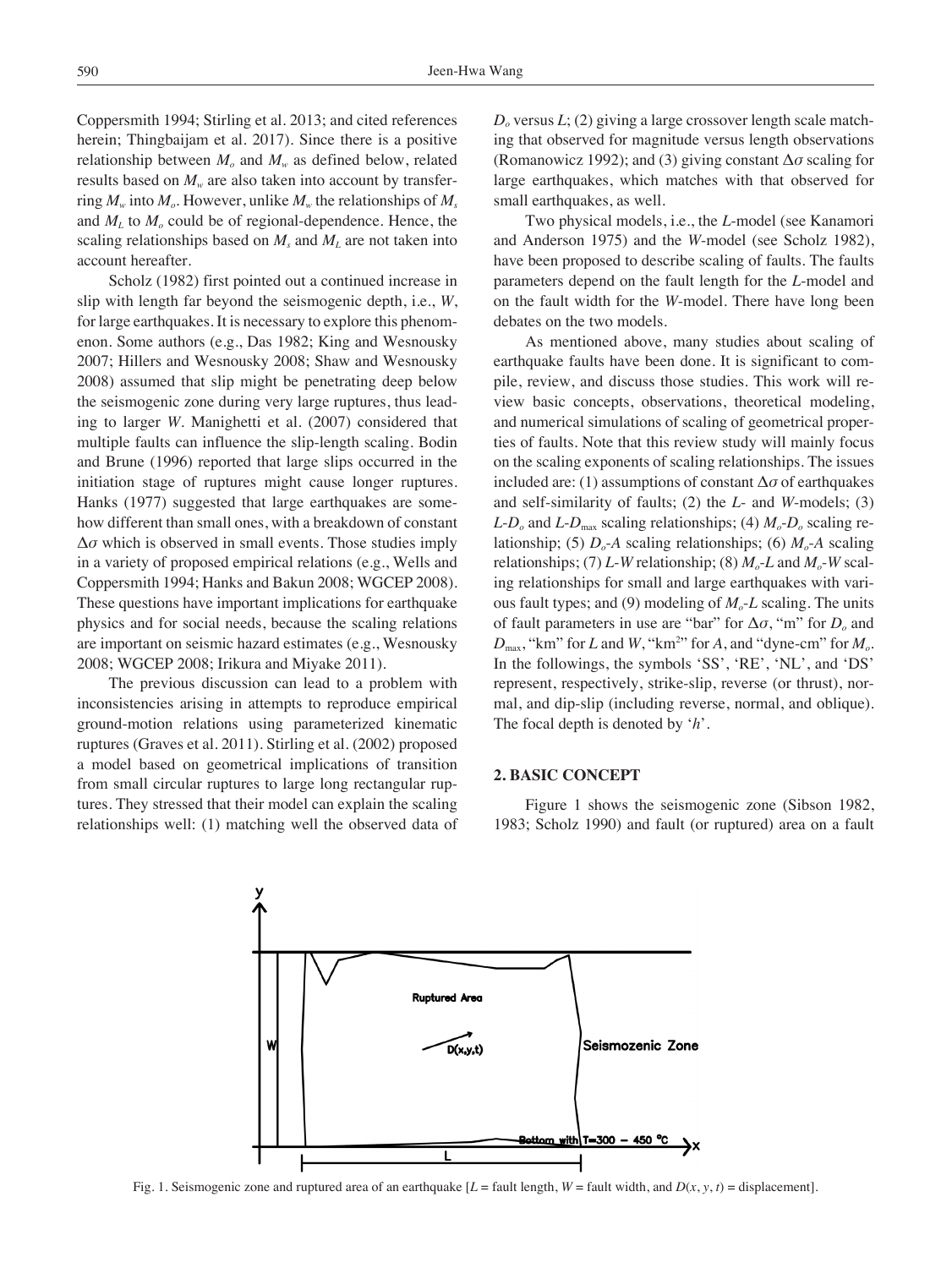plane during an earthquake and related coordinate system: the fault length along the *x*-axis and the fault width along the *y*-axis. Define  $D(\hat{r}, t)$  to be the displacement discontinuity across a fault plane at point  $\hat{r} = (x, y, 0)$ , where  $\hat{r}$  is the position vector, on the fault plane in the rectangular coordinate system and time *t* in a homogeneous whole space. Since the models used below have an infinite or a very long length,  $D(\hat{r}, t)$  can be simplified to be  $D(x, t)$  which is the root-meansquared (RMS) average time function of displacements over the fault width, *W*. The bottom of the seismogenic zone with a depth of  $W_{sz}$  represents the transition of elasticity to plasticity and is specified with  $T = 300 - 450^{\circ}$ C. The value of  $W_{sz}$ depends on regional tectonics and thus varies area to area. The fault ruptures at (0, 0, 0) and stops at (*L*, 0, 0), where *L* is along the *x*-axis.

When a fault breaks, the static stress changes from an initial value of  $\sigma_0$  to a final one of  $\sigma_1$ , with a static stress drop of  $\Delta \sigma = \sigma_1 - \sigma_0$  and a mean stress of  $\sigma = (\sigma_0 + \sigma_1)/2$ . The static stress drop has the general form (Kanamori and Anderson 1975):

$$
\Delta \sigma = C\mu (D_o/\Lambda) \tag{1}
$$

where  $D<sub>o</sub>$  and  $\Lambda$  denote, respectively, the average displacement and linear dimension (either *L* or *W*) of a fault plane. The ratio  $D_0/\Lambda$  denotes the strain change or strain drop. The constant *C* depends on the fault type, for example, *C*  $= 7\pi/16$  for a circular fault (Scholz 1990). This gives  $\Delta \sigma =$  $(7\pi/16)\mu(D_o/R)$  where  $\Lambda$  is the radius of the circular fault, *R*. From  $M_o = \mu D_o L W = \mu D_o A$ , we have  $M_o = (16 \Delta \sigma / 7 \pi^{3/2})$ *A*3/2, thus giving

$$
\log(M_o) = 1.5\log(A) + \log(16\Delta\sigma/\tau \pi^{3/2})\tag{2}
$$

From the observations, Kanamori and Anderson (1975) suggested  $M_s \sim \log(A)$  for most of earthquakes. This leads to  $log(M<sub>o</sub>) = 1.5M<sub>s</sub> + log(16\Delta\sigma/7\pi^{3/2})$ . The observations obtained by Kanamori and Anderson (1975) and Hanks (1977) show average  $\Delta \sigma \approx 100$  bars for most of earthquakes. This gives

$$
log(Mo) = 1.5(Ms + 10.7)
$$
\n(3)

From Eq. (3), Hanks and Kanamori (1979) defined the moment magnitude as

$$
M_w = (2/3)\log(M_o) - 10.7\tag{4}
$$

Anderson et al. (1996) addressed a problem if the slip rate on a fault,  $\gamma_F$ , can be a factor in influencing estimates of  $M<sub>w</sub>$  for shallow continental surface rupturing earthquakes. Based on 43 earthquakes from the database of Wells and Coppersmith (1994), they suggested that the estimate of  $M_{w}$ from *L* can be improved by incorporating  $\gamma_F$  based on the formulae:  $M_w = 5.12 + 1.16 \log(L) - 0.20 \log(\gamma_F)$ . However, this formulae exhibits that the influence on  $M_w$  is smaller due to  $\gamma_F$  is smaller due to *L*, because the related coefficient  $(= 0.20)$  is smaller than that  $(= 1.16)$  for  $log(L)$ .

Note that the physical basic concept as mentioned above is related to the nine scaling relationships of earthquake faults reviewed below.

# **3. Measures of Fault Parameters and Inference of Scaling Laws**

Wells and Coppersmith (1994) compiled a relatively complete data of source parameters of earthquake faults. Wells and Coppersmith (1994) gave detailed description about the measurement and uncertainty of the surface and subsurface fault parameters. Here, only a simple description is given. Essentially, there are two kinds of fault length: one is surface rupture length,  $L<sub>o</sub>$ , and the other sub-surface rupture length, *Ls*. When surface ruptures occur after the occurrence of a mainshock,  $L<sub>o</sub>$  can be measured directly from field surveys. The reasons to cause uncertainty in measuring *Lo* comes are: (1) incomplete field surveys and studies of the ruptured fault zone; (2) a lack of outcrops at some localities; (3) different interpretations of the properties and amount of surface ruptures and deformations by different researchers; and (4) different reported values of fault lengths and surface displacements by different field workers. For the sub-surface rupture length, *Ls*, and fault area, *A*, there are two commonly-used ways to evaluate the two parameters. The first way is based on the spatial pattern of early aftershocks (Kanamori and Anderson 1975; Dietz and Ellsworth 1990). Because the aftershocks may expand outwards from the source area of the mainshock, only the zone of aftershocks that occur within a few hours to a few days after the mainshock and also follow the Omori law can be the representative of the co-seismic ruptured area. The reasons to cause uncertainties for measuring subsurface rupture parameters are: (1) hypocentral accuracy of aftershocks; (2) identification of the strike and dip of the rupture plane from aftershocks; (3) identification of the length and downdip width from the spatial distribution of aftershocks; and (4) estimates of the respective lengths of multiple earthquake rupture sequences. In addition, since many aftershocks occur on the sub-faults rather than on the main fault, the fault area estimated from the aftershock area should be larger than the real one. From 53 earthquakes having both  $L<sub>o</sub>$  and *Ls*, Wells and Coppersmith (1994) found that *Lo* is, on the average,  $\sim$ 75% of  $L_s$  and  $L_o/L_s$  increases with  $M_w$ .

The second way is based on the finite-fault slip model inversed from seismograms and geodetic data (e.g., Yen and Ma 2011; Thingbaijam et al. 2017). This way will rely on the reliability of geodetic and seismologic modeling, including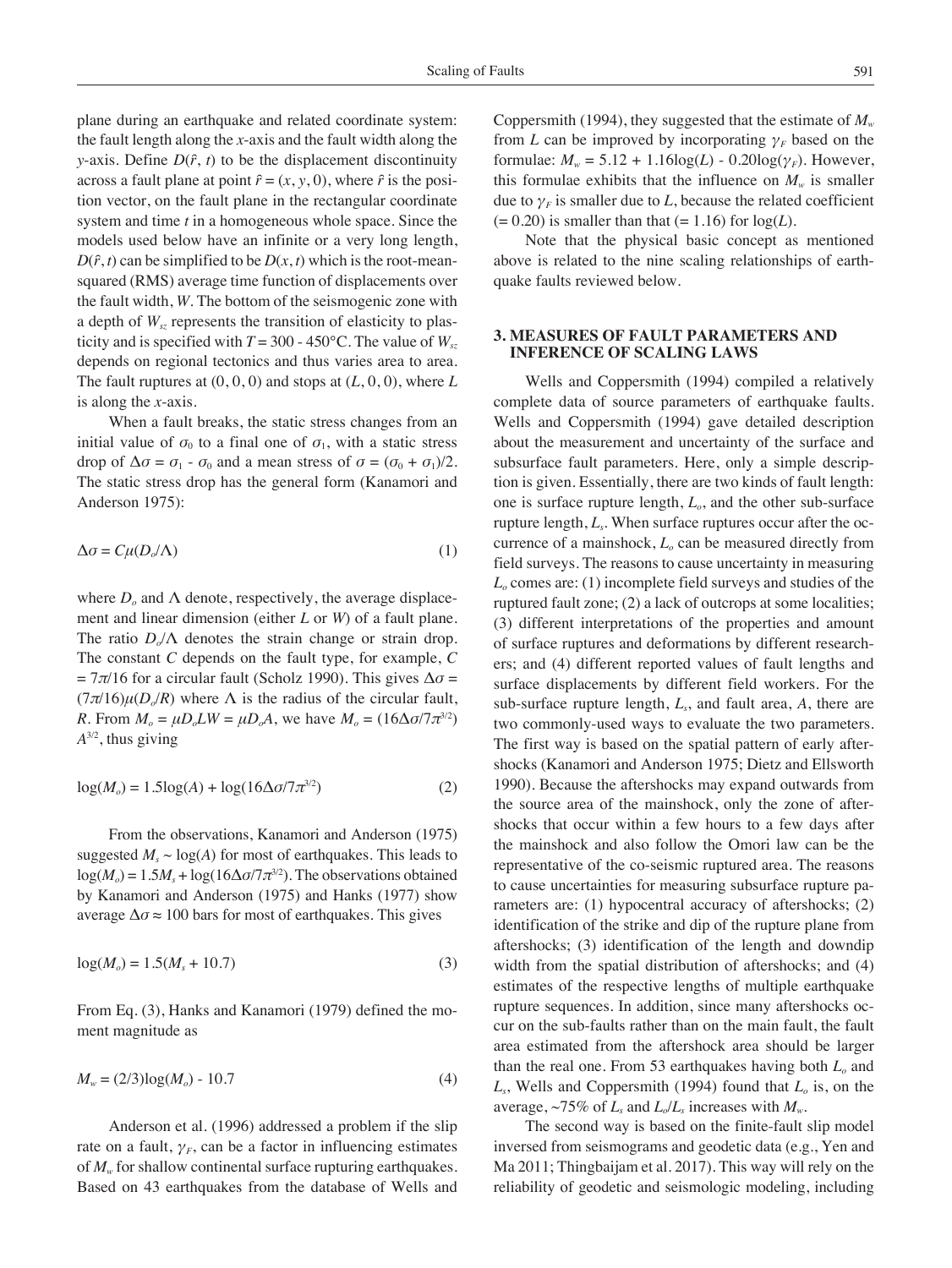data quality and inversion technique. Yen and Ma (2011) took the effective fault length  $(L_e)$ , effective fault width  $(W_e)$ , effective fault area  $(A_e = L_e W_e)$ , and effective average displacement  $(D_{oe})$  which are estimated using the autocorrelation technique (see Bracewell 1986) for the source slip function. Of course, the reliability of inversed slip function and the weighting factor used in autocorrelation can influence the estimated results. In general, *Le* is shorter than *Ls*. Ichinose et al.  $(2006)$  used the combined area of asperities,  $A_a$  (in km2 ), which is usually smaller than the real fault area. From the slip models of plate-boundary earthquakes in the Japan inferred from strong-motion, teleseismic, geodetic, or tsunami records, Murotani et al. (2008) found the exponents of the scaling relationship  $M_o$ -*A*,  $M_o$ - $D_o$ , and  $M_o$ - $A_a$  are 1.4, 0.4, and 1.2 times larger, respectively, than those of crustal earthquakes. On the other hand, the ratios  $A_a/A_a$  and  $D_{oa}/D_a$  for plate boundary earthquakes are the same as those for crustal earthquakes, and thus they concluded that plate-boundary and crustal earthquakes share similar source characteristics.

The values of  $D<sub>o</sub>$  and  $D<sub>max</sub>$  are usually obtained directly from field surveys and finite-fault slip models inversed from seismograms and geodetic data. Since *Do* is the average of displacements over the fault and  $D<sub>max</sub>$  is the largest displacement on a fault plane,  $D_o/D_{\text{max}}$  should be smaller than 1 with a maximum of 1. The displacements over the fault plane should be somewhat uniform when  $D_o/D_{\text{max}} \approx 1$  and non-uniform over the fault plane when  $D_0/D_{\text{max}} < 1$ . Unlike surface rupture length,  $D<sub>o</sub>$  and  $D<sub>max</sub>$  for many earthquakes often are poorly reported. The most common measures of displacements are the maximum horizontal and/or vertical surface displacement. For some earthquakes, the field surveys were made weeks to years after the event, the measured values could include afterslip, slip caused by aftershocks, and fault creep. The surface ruptures usually vary point to point and the long displacements occur in a limited segment of the fault zone. The value of  $D<sub>o</sub>$  is commonly calculated from multiple measurements of displacements along the fault zone. When the number of multiple measurements is small, the calculated value of  $D<sub>o</sub>$  is unlikely the true one. From field data, Wells and Coppersmith (1994) observed  $D_0/D_{\text{max}} = 0.2 - 0.8$ , with an average of  $D_0 \approx 0.5D_{\text{max}}$ . They also reported that  $D_0/$  $D_{\text{max}}$  does not vary systematically with  $M_{w}$ , especially for earthquakes with  $D<sub>o</sub>$  which was estimated from  $M<sub>o</sub>$  obtained from the finite-fault slip models. They also studied the ratio of average subsurface displacement, *Dos*, and the maximum subsurface displacement,  $D_{\text{max}}$ . The gained  $D_{\text{os}}/D_{\text{max}} = 0.14$  $-7.5$  and  $D_{\text{o}s}/D_{\text{o}} = 0.25 - 6.0$ . Meanwhile, the two ratios are not dependent on  $M_w$ . From 44 earthquakes having the values of both  $D_{os}$  and  $D_{max}$ , they found  $D_{os}/D_{max} = 0.76$ . This indicates that for most earthquakes  $D_{\text{cos}}$  is shorter than  $D_{\text{max}}$ . From 32 earthquakes having the values of both  $D_{\alpha s}$  and  $D_{\alpha}$ , they found  $D_{\text{os}}/D_{\text{o}} = 1.32$ . Hence, they concluded that  $D_{\text{os}}$ is longer than  $D<sub>o</sub>$  and shorter than  $D<sub>max</sub>$ . This indicates that for these earthquakes the displacements happen at shallow

depth on the fault plane.

The reasons to cause uncertainties in the displacements are: (1) incomplete or insufficient measures of displacements along the fault trace due to a lack of suitable features (e.g., stratigraphy, streams, or cultural features) for conducting measurements; (2) distribution of displacement along multiple fault strands or distributed shearing over a broad fault zone; (3) changes of the fault scarp due to landsliding or erosion; (4) an increase in slip due to afterslip, aftershocks, and post-event creep; (5) inaccurate locations of conducting slip measures; and (6) the measurements being mixed up by slip caused by historical or paleo-earthquakes.

The value of  $M<sub>o</sub>$  is commonly obtained from the finite fault slip model (see Aki and Richards 1980). For some events, the seismic moment may also be evaluated from geological observations with *L* and *D<sub>o</sub>* from field measures of offsets along the outcrops of surface trace of an earthquake fault (cf. Wesnousky 2008). He denoted this type of seismic moment as  $M_o^G$ . Of course, the measures can be done only for the earthquakes which are large enough to break the ground surface and their values of rupture widths can be independently estimated from the finite-fault slip model. He stressed that there is a good linear correlation between  $log(M_o^G)$  and  $log(M_o)$  and the values of  $M_o^G$  usually fall within the range of estimated values of  $M<sub>o</sub>$  for larger events.

There is long historical development about the measures of source parameters and studies of scaling laws of earthquake faults. A simple description is given below. From 1980's to 2000's, almost all of the papers concerning scaling of source parameters of earthquake faults were completed based on continental strike-slip earthquakes. Meanwhile, much of the literature focused on the debate, for example, the debate between Scholz et al. (1986) and Romanowicz (1992), over scaling relationships of *W* versus *L* was also on strike-slip earthquakes. Of course, Wells and Coppersmith (1994) could be the most notable exception in this time period. They compiled a relatively complete data set of source parameters. In their data set, there are 389 world-wide earthquakes with  $M_w = 4.2$  - 8.5 occurred before 1994, including 305 instrumentally-determined events (post-1900) and 84 pre-instrumental events (pre-1900). The pre-instrumental earthquakes include events from A.D. 701 and those inferred from paleoseismic data. From those data, Stirling et al. (2002) found the estimates of  $D<sub>o</sub>$  and  $M<sub>w</sub>$  for crustal earthquakes in the pre-instrumental era (pre-1900) are greater than the estimates calculated from the scaling relationships inferred from instrumental data. After 1990's, the scaling relationships of world-wide events with other types of faulting were published (e.g., Blaser et al. 2010) as well as regionally specific ones, for examples, Stirling et al. (2002, 2008, 2013) for New Zealand and Yen and Ma (2011) for Taiwan. Since 2010's, more general scaling relationships were developed (e.g., Leonard 2010, 2014; Thingbaijam and Mai 2016; Thingbaijam et al. 2017) by using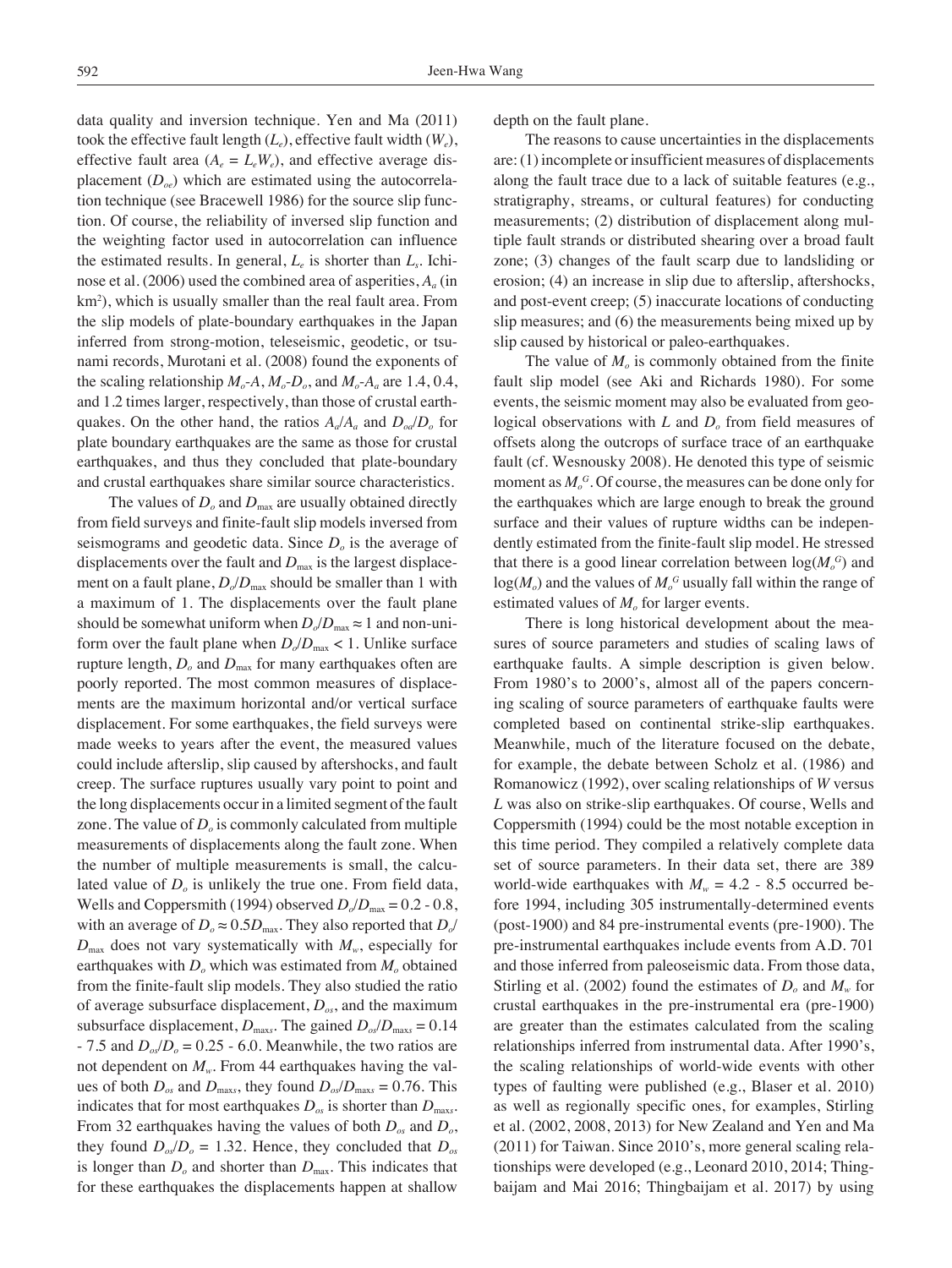expanded data sets and new methods.

In order to study the scaling law between two source parameters, it is common to infer the regression relationship between them. The regression equation for two variables *x* and *y* usually has the following form:  $log(y) = a + b \times log(x)$ , thus leading to the scaling law:  $y \sim x^b$ . Usually, the standard errors, i.e., δ*a* for *a* and δ*b* for *b*, should be included in the regression equation, i.e.,  $y = (a \pm \delta a) + (b \pm \delta b)x$ . Hence, the value of δ*b* must be included in the following scaling law: *y*~*xb* ± δ*<sup>b</sup>* . In addition, the standard deviation (denoted by *SD* hereafter) of the regression equation is also estimated by the researchers.

However, there are four problems for the present study. The first problem is that a few source materials did not provide the values of δ*b* and/or *SD*. The third problem is that for some source materials, the δ*b* values was evaluated for the  $x \sim y^{b' \pm \delta b'}$ , and then this scaling law must be conversed to  $y \sim x^{b \pm \delta b}$ . It is questionable to estimate *b* and  $\delta b$  from *b'* and  $\delta b'$ , respectively. It is possible to obtain  $b = 1/b'$  and the δ*b* value when the major-axis method (York 1967) or the general orthogonal least-squared method (e.g., Thingbaijam et al. 2017) are taken for regression. However, numerous authors used the ordinary method (for instance, Wells and Coppersmith 1994). There is no problem when the scaling law  $y \sim x^{b \pm \delta b}$  is inferred from the data. Whereas, it is difficult to gain the reliable values of  $b$  and  $\delta b$ , when the authors only estimated the values of *b'* and δ*b'*. In addition, for some source materials the regression equations were estimated based om  $M_{w}$  rather than on  $M_{o}$ , and thus the regression equation is:  $M_w = (a \pm \delta a) + (b \pm \delta b) \log(x)$  or  $\log(x) =$  $(a' \pm \delta a') + (b' \pm \delta b')M_w$ . It is necessary to converse such a regression equation into  $M_o \sim x^n$  where  $n = 2b/3$  by using Eq. (4), i.e.,  $M_w = (2/3)log(M_o) - 10.7$ . Hence, it is impossible to gain the reliable values of δ*b* and/or *SD*. Anyway, the values of δ*b* and/or *SD* will be included in the respective resultant scaling law when the two values have been estimated by the original authors. However, the two values will be not listed the tables mentioned below, because of complexity of the two values obtained from different source materials.

In addition, from the relatively complete data set provided by Wells and Coppersmith (1994) we can see that the numbers of earthquakes decrease from the strike-slip (SS) events, reversed (RE) events, to normal (NL) events. Hence, the uncertainty of scaling exponent could increases in the opposite direction. Note that some authors combined the data of RE, NL, and oblique events together to form a data set for the dip-slip (DS) events and some others took all slip-type (including SS, RE, and NL) events together to study scaling laws.

# **4. Constant Δ***σ* **of Earthquakes and Self-similarity of Faults**

In order to build up the scaling model of seismic spec-

tra, Aki (1967) assumed that large and small earthquakes are similar geometrically. This leads to the so-called self-similarity of earthquakes and can be seen that the curves shown in each panel show a similar shape. This means that for geometrically similar earthquakes *W* is proportional to *L*; and for physically similar events all the non-dimensional quantities obtained from the source parameters should be the same. Thus,  $D<sub>o</sub>$  is proportional to *L* as well as *W*. This implies that for an earthquake with Starr fracture (Starr 1928), the preexisting stress or strength is constant and independent of source size. This point was first assumed by Tsuboi (1956). Aki (1967) also assumed that if earthquakes are geometrically similar,  $\Delta \sigma$  is constant and independent of earthquake magnitude (denoted by  $M_w$  hereafter). This leads to  $D_0 \sim L$ [from Eq. (1)], which yields constant Δ*σ* for all earthquakes. Nevertheless, Aki (1967) gave an example of departure from the assumption of self-similarity and constant Δ*σ*.

There are debates for the problem of constant Δ*σ*. Some observations (e.g., Aki 1972; Kanamori and Anderson 1975; Hanks 1977; Boore and Atkinson 1987; Somerville et al. 1987; Heimpel and Malin 1998; Bilek and Lay 1999; Imanishi and Ellsworth 2006; Shaw 2009) show that earthquakes are scale invariant with  $\Delta \sigma \approx 100$  bars being independent of  $M_w$ . The log-log plot of  $M_o$  versus *L* obtained by Hanks (1977) shows constant  $\Delta \sigma$  in a large range of  $M_0$  and thus it is the strongest evidence of self-similarity of earthquakes. From 41 moderate and large earthquakes, Geller (1976) inferred the rise time of faulting:  $t_R = 16A^{1/2}/7\pi^{3/2}\beta$  based on the assumptions of constant effective stress,  $\sigma_e$ , and  $\Delta \sigma$ . Due to  $W = L/2$ , he got  $t_R \sim L$ . These observations combine to confirm the *L*-model for which  $M_0$  scales with  $L^2$ .

On the other hand, Nuttli (1983a, b) observed constant Δ*σ* for plate margin earthquakes, but an increase in Δ*σ* with  $M_o^{1/4}$  for mid-plate events. Some studies (e.g., Wells and Coppersmith 1994; Hanks and Bakun 2008; WGCEP 2008) observed an increase in  $\Delta \sigma$  with  $M_w$  for large earthquakes. Allmann and Shearer (2009) observed higher Δ*σ* for SS earthquakes than for N and R events. Kanamori et al. (1990, 1993) and Ma and Kanamori (1994) observed abnormally high Δ*σ* for the 1988 Pasadena earthquake and the 1991 Sierra Madre earthquake. They suggested that these high Δ*σ* events occurred near the base of the seismogenic zone, thus indicating that these fault systems can support high stress that will be released in the main events. Nadeau and Johnson (1998) observed that the values of Δ*σ* were high in the Parkfield repeating events and showed an inverse relation to *Mw*. Several authors (Archuleta 1982; Fletcher 1982; Haar et al. 1984; Fletcher et al. 1986) reported a significant difference in Δ*σ* between large and small events. Bizzarri (2011) found the failure of constant  $\Delta \sigma$ . From the near-fault seismograms of the 1999 *Ms* 7.6 Chi-Chi, Taiwan, earthquake, Huang et al. (2001) and Hwang et al. (2001) observed higher Δ*σ* on the northern fault plane with two-degree-of-freedom ruptures than on the southern plane with one-degree-of-freedom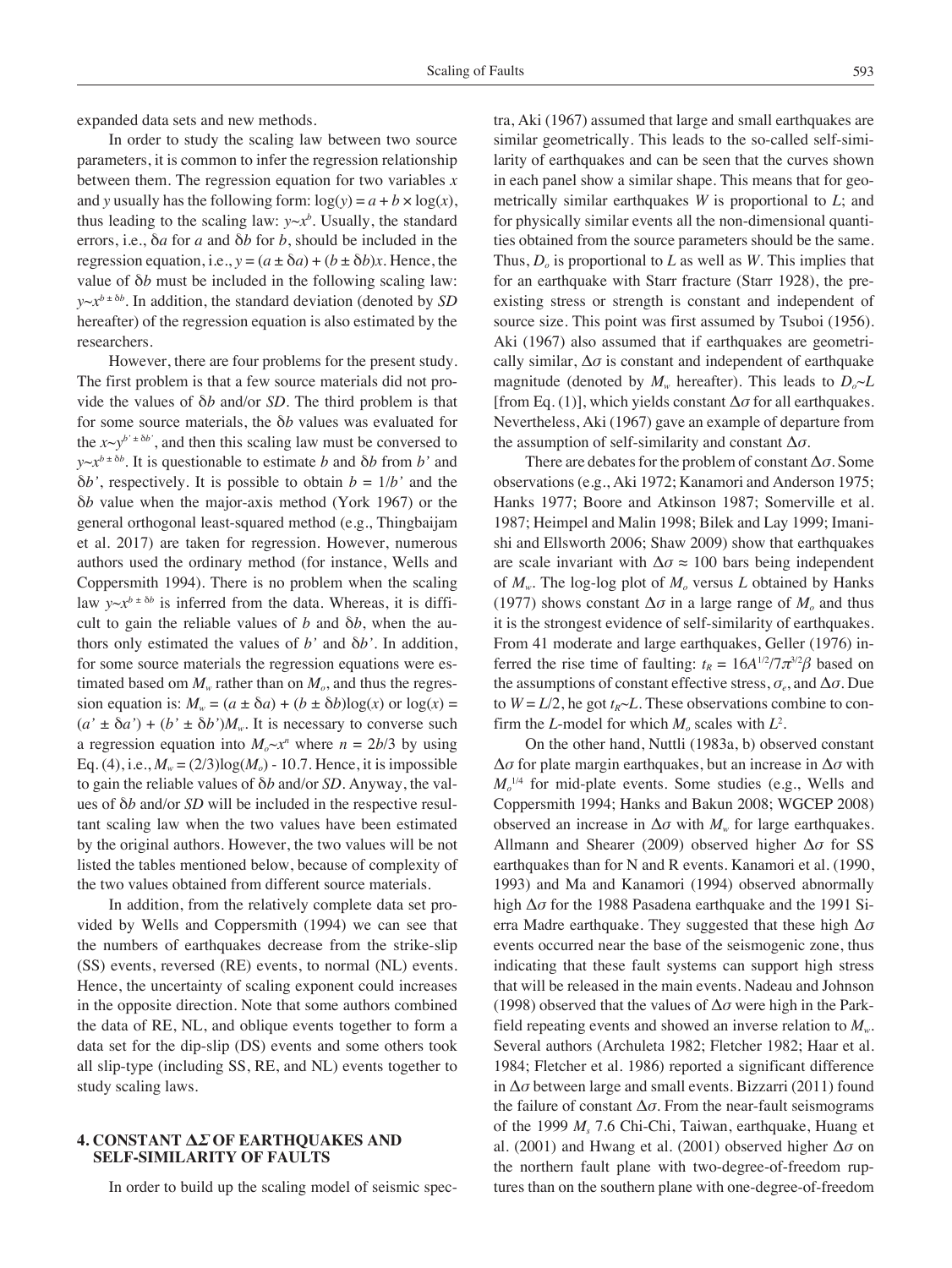ruptures. Manighetti et al. (2007) assumed the variability of large  $\Delta\sigma$  of earthquakes. For large Taiwan's earthquakes, Yen and Ma (2011) observed  $\Delta \sigma \approx 10$  - 100 bars for most of events with  $M_0 > 10^{24}$  - 10<sup>25</sup> dyne-cm and higher for those with  $M_{o}$  < 10<sup>24</sup> - 10<sup>25</sup> dyne-cm, thus suggesting non-constant Δ*σ*. Hardebeck and Aron (2009) found that high Δ*σ* occurs in a deep cluster of RE earthquakes. Several authors (Asano et al. 2003; Allmann and Shearer 2009; Hardebeck and Aron 2009) reported the dependence of Δ*σ* on depth. Depth-dependence of Δ*σ* also indicates failure of constant Δ*σ*. On the other hand, Yen and Ma (2011) did not observe dependence of large Δ*σ* on depth and fault type. From 5 inland crustal earthquakes with  $M_w = 5.6 - 6.9$  and depths ranging from 7.8 - 14.1 km in Japan during 2004 - 2008, Asano and Iwata (2011) derived their empirical relationship and found an increase  $\Delta \sigma$  with depth. From 8 earthquakes with  $M_L = 3.8$ - 6.8 and depths ranging from 8.31 - 25.22 km in the Nantou area of Taiwan during 1999 - 2013, Wen et al. (2017) revealed an increase in Δ*σ* with depth.

There are debates for the problem of self-similarity of earthquakes. Some authors (e.g., Hanks 1977; Romanowicz 1992; Scholz 1994a, 1997; Wang and Ou 1998; Mai and Beroza 2000; Prieto et al. 2004; Shaw and Wesnousky 2008) have suggested that both self-similarity and quasi-*L* model scaling could be maintained if slip in the largest earthquakes penetrates beneath the brittle-ductile transition, i.e., the width of the seismogenic zone.

For the intraplate earthquakes having higher Δ*σ* (Kanamori and Anderson 1975) and those with long recurrence intervals (Kanamori and Allen 1986), self-similarity fails. Romanowicz (1992) observed that large earthquakes are not similar to small events. Mai and Beroza (2000) found that self-similarity exists for DS events, yet not for large SS ones. In addition, several authors (Hartzell and Heaton 1988; Funning et al. 2013; Denolle and Shearer 2016) observed non-self-similarity.

### **5.** *L***- and** *W***-models**

There is an interesting, important problem: How do fault parameters, such as  $L$ ,  $W$ ,  $A$ ,  $D<sub>o</sub>$ ,  $v<sub>R</sub>$  (rupture velocity),  $T<sub>D</sub>$  (duration of rupture) etc., scale one to another? Based on the scaling model proposed by Aki (1967), Kanamori and Anderson (1975) assumed the following similarity relations: (1)  $W/L = c_1$  = constant (aspect ratio for geometrical similarity); (2)  $D_0/L = c_2$  = constant (constant static stress drop); and (3)  $v_R T_D/L = c_3$  = constant (dynamics similarity). Their assumptions are based on the fault length and thus represent an *L*-model for fault scaling. Accordingly, the relations between seismic moment and fault parameter have the following basic forms:  $M_o \sim L^3$  to correlate  $M_o$  and  $L, M_o \sim W^3$  to correlate  $M_o$  and  $W, M_o \sim D_o^3$  to correlate  $M_o$  and  $D_o$ ; and  $M_o \sim A^{1.5}$  to correlate  $M_o$  and A.

According to Eq. (1), related parameters are  $\Lambda = W/2$ 

and  $C = 2/\pi$  infinite length strike-slip ruptures and  $C = 4(\lambda)$  $+ \mu$ / $\pi(\lambda + 2\mu)$ , where  $\lambda$  and  $\mu$  are the Lamé constants of elastic materials, for dip-slip ruptures of width *W* in a whole space (Starr 1928; Knopoff 1958). Obviously,  $\Delta \sigma$  and *M*<sub>o</sub> both scale only with *W*. This presents the *W*-model (see Scholz 1982). This model means that large events with the same fault width have the same average displacement in spite of the fault length. Meanwhile, for the *W*-model  $t_R$  is related to *W* for constant  $v_R$ . The *L*- and *W*-models are two end-member models for fault scaling. A *W*-model implies constant  $\Delta \sigma$  for all earthquakes in the same tectonic setting, and therefore that earthquakes are self-similar. The *L*-model does not need to imply self-similarity, but is consistent with the idea that large earthquakes (i.e., earthquakes that rupture the full thickness of the brittle upper crust) grow by increasing their rupture length, i.e.,  $D_0 \sim L$ . There has been a longstanding debate concerning the two models.

Numerous studies (Geller 1976; Scholz 1982, 1994a; Bodin and Brune 1996; Pegler and Das 1996; Wang 1997; Wang and Ou 1998; Mai and Beroza 2000; Shaw and Scholz 2001; Thingbaijam et al. 2017) prefer the *L*-model. On the other hand, Romanowicz (1992) and Romanowicz and Rundle (1993) observed a linear relation between *L* and *Mo*, implying approximately constant average slip on the order of 3 - 5 m for the largest SS earthquakes. This observation supports the *W*-model for which  $D<sub>o</sub>$  is governed by *W*. However, her approach was different from that of Scholz (1982) in which *W* was allowed to vary.

It is significant to explore the possible dependence of fault scaling on *A* in the seismogenic zone (see Scholz 1990) as briefly displayed in Fig. 1. An event is a characteristic earthquake (Schwartz and Coppersmith 1984) when *L* = *W*, in which  $L = L_c$  and  $W = W_{sz}$  are, respectively, the length and width of the seismogenic zone as displayed in Fig. 2. Its ruptured area is  $A_c = L_c W_{sz} = W_{sz}^2$  and called the characteristic area hereafter. For an event, its ruptures with *A* < *Ac* can grow along both the length- and width-directions as displayed by the left-hand-side small square in Fig. 2 when it has two degrees of freedom. In other word, *L* and *W* can both increase with earthquake size. This gives *W*~*L* and thus  $A \sim L^2$  or  $A \sim W^2$ . Obviously, the events with  $A \prec A_c$  can be similar one to another. For an event, its ruptures with *A* > *Ac* can grow only along the length-direction as displayed by the right-hand-side small square in Fig. 2. In other word, *L* increases and *W* retains constant. This exhibits one-degreeof-freedom ruptures and thus gives *A*~*L* and the events with  $A > A_c$  can also be similar one to another. But, the event with  $A < A_c$  cannot be similar to that with  $A > A_c$ . Consequently, the characteristic earthquake separates scaling of faults into two parts. Hence, the *L*-model is operative for  $A > A_c$  or  $L >$ *Wsz*; while either the *L*-model or the *W*-model can be applied to describe the source behavior for  $A < A_c$  or  $L < W_{sz}$ .

Based on static dislocation theory with constrain that slip is confined to the seismogenic layer, Δ*σ* increases with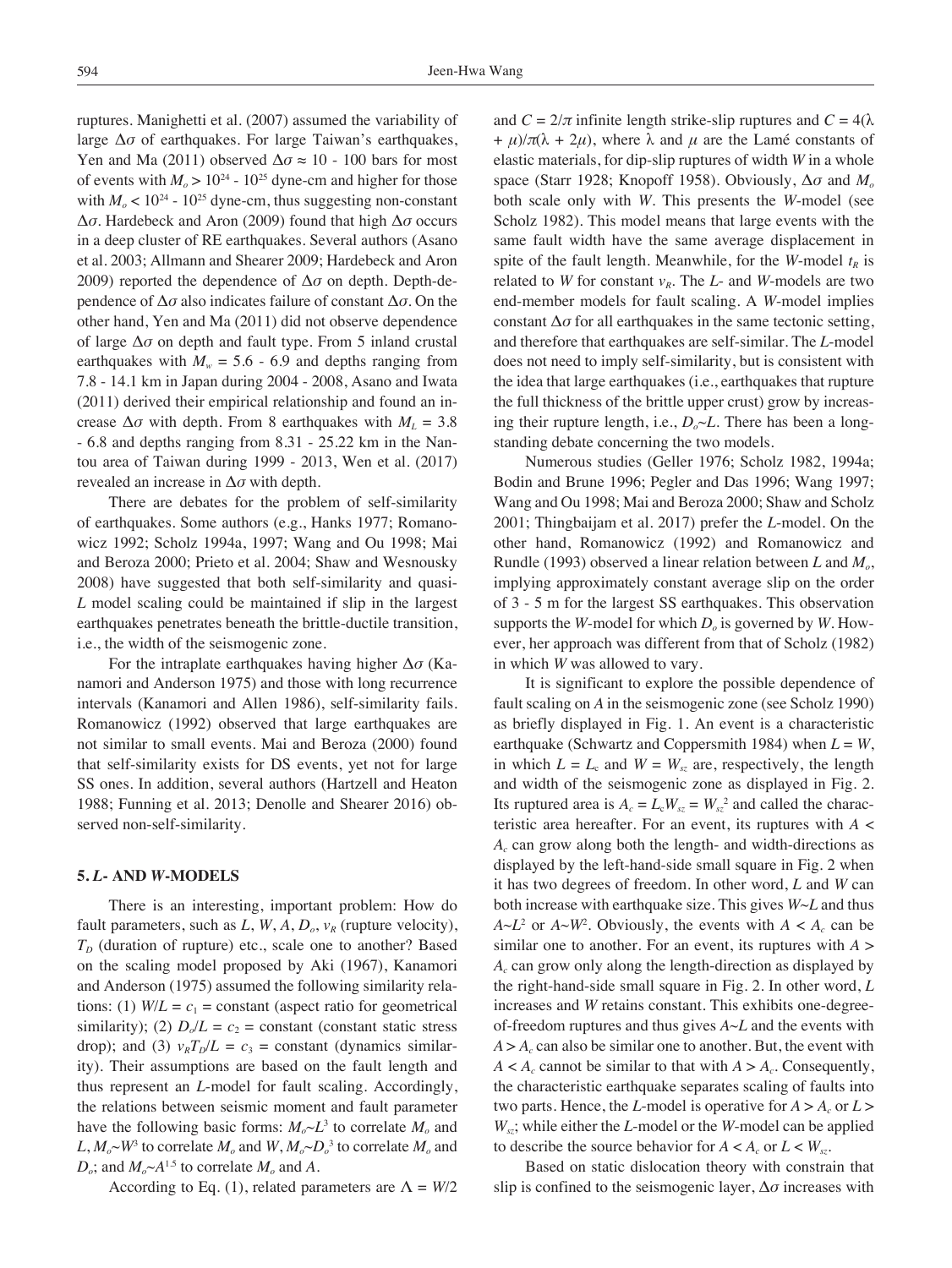*L* for large earthquakes. This implies that large earthquakes differ from small ones. Shaw and Wesnousky (2008) used a 3-D elastodynamic model to show that an increase in Δ*σ* with *L* may be satisfied while maintaining constant Δ*σ* across the entire spectrum of earthquake sizes when slip is allowed to penetrate below the seismogenic zone into an underlying zone specified with velocity-strengthening friction.

# **6.** *L***-***Do* **and** *L***-***D***max Scaling Relationships**

# **6.1 Observations**

Based on the assumption of constant  $\Delta \sigma$ , *D<sub>o</sub>* linearly increases with *L*. Hence,  $L$ - $D<sub>o</sub>$  and  $L$ - $D<sub>max</sub>$  scaling relationships are first reviewed. Scholz and Cowie (1990) observed a linear correlation between  $log(D<sub>o</sub>)$  and  $log(L)$ , thus implying a power-law relationship between *Do* and *L*. For 244 world-wide shallow earthquakes with  $M_w = 4.7 - 8.2$ , Wells and Coppersmith (1994) observed  $D_0 \sim L^{1.04 \pm 0.13}$  (with  $SD =$ 0.32) and  $D_{\text{max}} \sim L^{1.16 \pm 0.09}$  (with *SD* = 0.36) for SS events,  $D_0 \sim L^{0.31 \pm 0.27}$  (with *SD* = 0.40) and  $D_{\text{max}} \sim L^{0.42 \pm 0.23}$  (with *SD*  $= 0.43$ ) for RE events,  $D_0 \sim L^{1.24 \pm 0.49}$  (with *SD* = 0.37) and  $D_{\text{max}} \sim L^{1.51 \pm 0.35}$  (with *SD* = 0.41) for NL events,  $D_{o} \sim L^{0.88 \pm 0.11}$ (with  $SD = 0.36$ ) and  $D_{\text{max}} \sim L^{1.02 \pm 0.09}$  (with  $SD = 0.41$ ) for all slip-type events based on the surface rupture length. Obviously, the scaling exponent is the largest for NL event, the second largest for SS events and the smallest for the RE events. From 27 data of *Do* and *L* (18 plate-boundary earthquakes and 9 away from transform plate boundaries), Bodin and Brune (1996) observed a power-law increase of  $D<sub>o</sub>$  with *L*. From the world-wide earthquakes, Wang and Ou (1998) observed  $D_0 \sim L^{1.03 \pm 0.26}$  based on the surface rupture length and  $D_{\alpha} \sim L^{1.01 \pm 0.18}$  based on the subsurface rupture length for all slip-type events. Basically, the scaling of  $D_0$  versus  $L$  is almost the same for the two types of rupture length.

From the finite-fault slip models of 18 earthquakes (8

SS and 10 DS events), for the source data from the finitefault rupture models of 31 world-wide earthquakes with *M<sub>o</sub>*  $= 2.2 \times 10^{17}$  - 1.2 × 10<sup>21</sup> NM, Mai and Beroza (2000) obtained  $D_0 \sim L^{1.82 \pm 0.46}$  (with *SD* = 0.34) for 8 SS events;  $D_0 \sim L^{0.52 \pm 0.26}$ (with *SD* = 0.36) for 11 DS events; and  $D_0 \sim L^{0.65 \pm 0.22}$  (with  $SD = 0.35$ ) for 31 all slip-type events. Obviously, Mai and Beroza (2000) observed that *D<sub>o</sub>* nonlinearly increases with *L* with a decrease in the increasing rate of  $D<sub>o</sub>$  with *L*, especially for large SS events. Their observation suggests that the finite fault width strongly influences the displacement for very large SS earthquakes. From the log-log plot of *Do* versus *L* for large crustal earthquakes compiled by Scholz (1994b), Shaw and Scholz (2001) observed *Do* increases nonlinearly with *L* and the increasing rate decreases with increasing *L*.

For numerous  $M_w \ge 6$  earthquakes, Manighetti et al. (2007) analyzed the *L*-*Do* relationship and also proposed a new  $D_{\text{max}}$ -*L* relationship based on the concept of multiple segment-ruptures. The number of main fault segments depends on the strength of the inter-segment zones, and the strength is influenced by the structural maturity of the faults. They assumed that each broken segment can be roughly scaled as a crack, while the total multi-segment rupture cannot. The value of  $\Delta \sigma$  on an individual segment is roughly constant, varying between 3.5 to 9 *MPa*. The Δ*σ* is lower for more mature faults than for immature ones.

King and Wesnousky (2007) and Wesnousky (2008) observed that the linear relationships between  $D<sub>o</sub>$  and *L* and those between  $D_{\text{max}}$  and *L* are stronger for the DS events than for the SS ones. Different linear curves must be applied separately to various slip types of faults. The data points for RE and NL events can be well fitted by a straight line, yet not for SS events. They further considered log-linear function:  $D_0 = a + b \log(L)$  and power-law function:  $D_0 = bL^d$  for SS events. The log-linear fit is formulated to constrain the



Fig. 2. Seismogenic zone with a thickness of  $W_s$  and the small, characteristic, and large earthquakes earthquake. The fault area of the characteristic earthquake has a fault length of  $L_c$  ( =  $W_{sz}$ ) and a fault area of  $A_c = L_c W_{sz} = W_{sz}^2$ .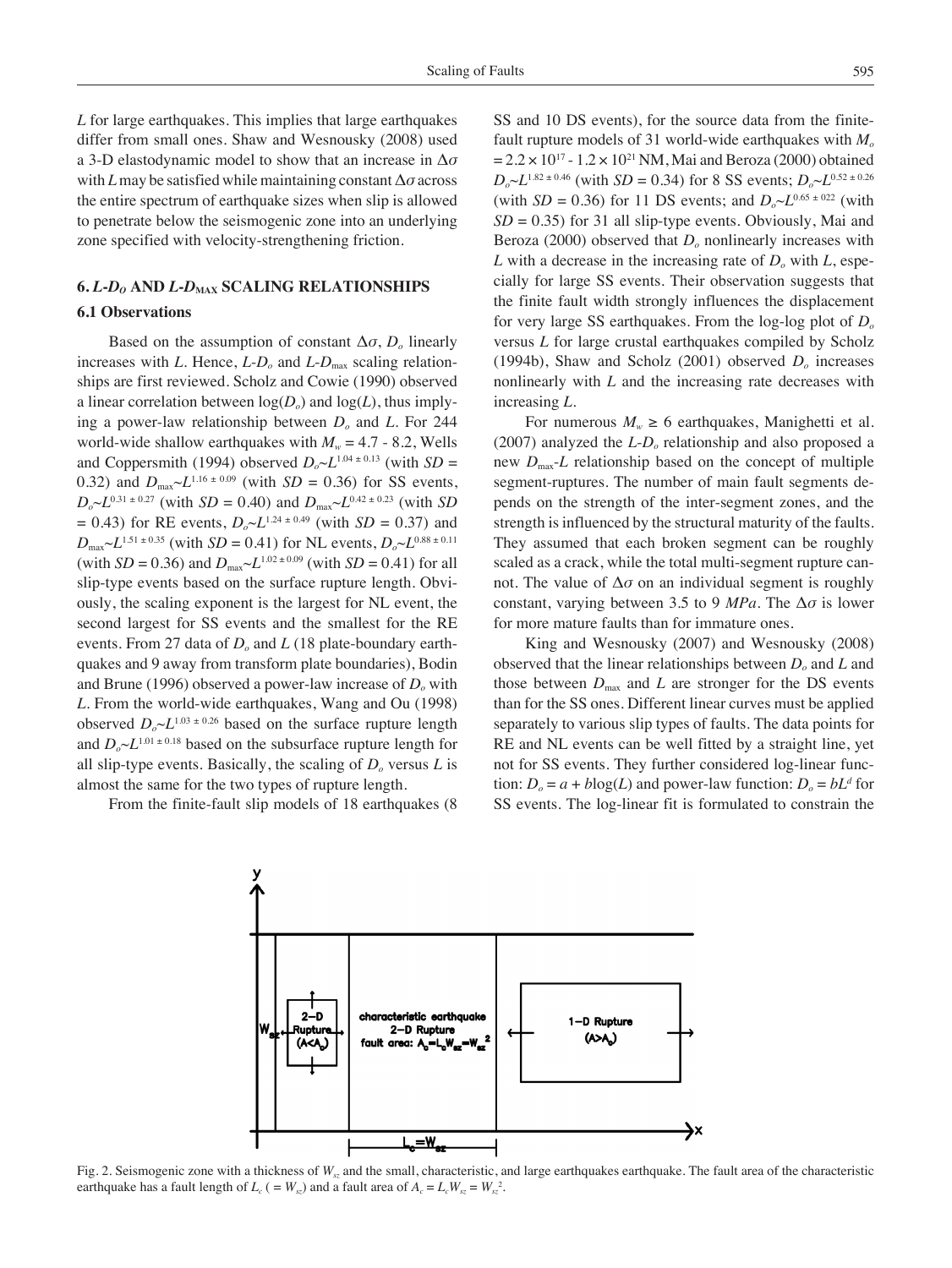curve to intersect the point where  $D_0$  and  $L$  are both zero. The curves of the two functions result in a bigger reduction in uncertainties of the curve fit to the data points of SS events than a straight line.

For plate-boundary earthquakes, Leonard (2010) proposed four displacement models and obtained the following empirical relationships: (1)  $D_0 \sim L^{0.833}$  for DS events; and (2)  $D_o \sim L^{1.0}$  when  $A = 0$  - 3400 m<sup>2</sup>,  $D_o \sim L^{0.833}$  when  $A = 3400$  -45000 m<sup>2</sup>, and  $D_0 \sim L^{0.5}$  when  $A > 45000$  m<sup>2</sup> for SS events. For earthquakes in stable continental regions, he obtained  $D_o \sim L^{0.833}$  when  $A > 5500$  m<sup>2</sup> for all slip-type events. Based on the fault parameters inversed from finite-fault slip models for earthquakes with  $M_w = 5.4 - 9.2$ , Thingbaijam et al. (2017) observed: (1)  $D_0 \sim L^{0.975 \pm 0.203}$  (with *SD* = 0.132) for RE events;  $D_0 \sim L^{1.302 \pm 0.303}$  (with *SD* = 0.252) for NL events;  $D_o \sim L^{0.879 \pm 0.144}$  (with *SD* = 0.276) for SS events; and  $D_0 \sim L^{1.029 \pm 0.223}$  (with *SD* = 0.213) for subduction- interface events; and (2)  $D_0 \sim W^{0.767 \pm 0.397}$  (with *SD* = 0.200) for RE events;  $D_0 \sim W^{2.512 \pm 0.842}$  (with *SD* = 0.223) for NL events;  $D_0 \sim W^{2.391 \pm 0.485}$  (with *SD* = 0.213) for SS events; and  $D_0 \sim W^{1.244 \pm 0.577}$  (with *SD* = 0.178) for subduction-interface events. Considering a regional scale, they assumed that since the seismogenic depth is almost constant, the scaling behavior is corresponding to the *W* model, thus meaning that  $D<sub>o</sub>$  is not correlated with *L*. They also observed that except for shallow crustal RE events, the ratio  $D/N$  (the average strain drop) increases with  $M_{w}$ , suggesting scale- dependent strain drop and stress drop.

Stirling et al. (2002) obtained low dependence of *D<sub>o</sub>* on *L*:  $D_0 \sim L^{0.60 \pm 0.08}$  (with *SD* = 0.32) for 95 instrumental events (post-1900);  $D_0 \sim L^{0.35 \pm 0.10}$  (with *SD* = 0.33) for 30 pre-instrumental events (pre-1900). The two scaling exponents are smaller than that  $(= 0.88)$  estimated by Wells and Coppersmith (1994) as mentioned above. Clearly, there is low dependence of  $D<sub>o</sub>$  on *L* from Stirling et al. (2002). Moreover, from the data of 50 events with  $M_w = 6.1 - 8.1$  censored from those of Wells and Coppersmith (1994), Stirling et al. (2002) obtained  $D_0 \sim L^{0.18 \pm 0.08}$  (with *SD* = 0.24). This exhibits weak dependence of  $D<sub>o</sub>$  on  $L$  an opposite to all the previous studies with strong dependence of  $D<sub>o</sub>$  on  $L$ .

# **6.2 Modeling**

Shaw and Scholz (2001) proposed a model to interpret the observations as mentioned above. Their theoretical *Do*-*L* law is described below:  $D_0 = 1/(2/L)$  when  $L \le 2W$  and  $D_0$  $= 1/[(1/L) + 1/2W]$  when  $L > 2W$ . Their observation and modeling are inconsistent with constant Δ*σ*.

In order to examine the  $D<sub>o</sub>$ -*L* scaling law, Liu-Zeng et al. (2005) considered a simplified 1-D model of spatially heterogeneous slip,  $D(x, y)$ , which is characterized by a stochastic function with a Fourier spectrum that decays as  $k^{\alpha}$ , where  $k$  is the wavenumber and  $\alpha$  is a parameter representing the spatial smoothness of slip. They also assumed that an individual earthquake ruptures only along one spatially continuous segment. From their model, the scaling relation  $D_o \sim L^n$  is related to the spatial heterogeneity of slip. The scaling exponent n increases with  $\alpha$  in a form of  $n \approx \alpha$  - 0.5 for  $0.5 < \alpha < 1.5$ , and the case with  $n = 1$  only occurs when  $\alpha \approx$ 1.5, which exhibits a relatively smooth spatial distribution of slip. Their simulation results show that  $D_0/L$  is higher for the faults with large slip heterogeneity than those with spatially smooth slip. From the simulations based on spontaneous ruptures on multi-segmented SS faults in a 3-D half-space, Kase (2010) favored the empirical scaling law: a strong increase of *Do* with *L* and *Do* tends to saturate for very long *L*.

The previous observational and theoretical studies all show that  $D<sub>o</sub>$  and  $D<sub>max</sub>$  nonlinearly increase with *L* in the power-law function and the increasing rates of  $D<sub>o</sub>$  and  $D<sub>max</sub>$ with *L* decrease with increasing with *L*. Together with observations, modeling results again implicate failure of the assumption of constant Δ*σ*.

# **7.** *Mo***-***Do* **Scaling Relationships**

Wells and Coppersmith (1994) observed  $M_o \sim D_o^{1.34}$ (from  $M_w \sim D_o^{0.89 \pm 0.09}$  with  $SD = 0.38$ ) and  $M_o \sim D_{\text{max}}^{1.17}$  (from  $M_w \sim D_{\text{max}}^{0.78 \pm 0.06}$  with *SD* = 0.29) for SS events;  $M_o \sim D_o^{0.20}$ (from  $M_w \sim D_o^{0.13 \pm 0.36}$  with  $SD = 0.50$ ) and  $M_o \sim D_{\text{max}}^{0.66}$  (from  $M_w \sim D_{\text{max}}^{0.44 \pm 0.26}$  with *SD* = 0.52) for RE events;  $M_o \sim D_o^{0.98}$ (from  $M_w \sim D_0^{0.65 \pm 0.25}$  with  $SD = 0.33$ ) and  $M_o \sim D_{\text{max}}^{1.07}$  (from  $M_w \sim D_{\text{max}}^{0.71 \pm 0.15}$  with *SD* = 0.34) for NL events;  $M_o \sim D_o^{1.23}$ (from  $M_w \sim D_0^{0.65 \pm 0.25}$  with  $SD = 0.39$ ) and  $M_o \sim D_{\text{max}}^{1.11}$  (from  $M_w \sim D_{\text{max}}^{0.74 \pm 0.09}$  with *SD* = 0.40) for all slip-type events from their large data base. For the source data from the finitefault rupture models of 31 world-wide earthquakes with  $M<sub>o</sub>$  $= 2.2 \times 10^{17} - 1.2 \times 10^{21}$  NM, Mai and Beroza (2000) obtained  $M_o \sim D_o^{1.82}$  (from  $D_o \sim M_o^{0.55 \pm 0.10}$  with  $SD = 0.20$ ) for 8 SS events;  $M_o \sim D_o^{3.45}$  (from  $D_o \sim M_o^{0.29 \pm 0.07}$  with  $SD = 0.26$ ) for 11 DS events; and  $M_o \sim D_o^{2.86}$  (from  $D_o \sim M_o^{0.35 \pm 0.06}$  with  $SD = 0.24$ ) for 31 all slip-type events. Based on a global catalogue, Papazachos et al. (2004) obtained the following scaling relationships: (1) for SS events:  $M_o \sim D_o^{2.21}$  for  $M_w = 6.0 - 8.0$ ; (2) for DS events in continents:  $M_o \sim D_o^{2.08}$ for  $M_w = 6.0 - 7.5$ ,  $6.0 \le M_w \le 7.5$ ; and (3) for DS events in subduction regions:  $M_o \sim D_o^{2.34}$  for  $M_w = 6.7$  - 9.2. From the source parameters inverted from finite-fault slip models of 19 events with  $M_w = 4.6 - 8.9$  (12 DS and 7 SS events) in Taiwan, Yen and Ma (2011) obtained  $D_{oe} = 1.68 \pm 0.33$ when  $M_0 \le 10^{27}$  dyne-cm and  $M_0 \sim D_0^3$  for all events (from  $D_{oe} \sim M_o^{0.08 \pm 0.14}$  with *SD* = 2.47 for SS events;  $D_{oe} \sim M_o^{0.20 \pm 0.13}$ with  $SD = 2.32$  for DS events; and  $D_{oe} \sim M_o^{0.13 \pm 0.09}$  with *SD*  $= 1.64$  for all events) when  $M<sub>o</sub> > 10<sup>27</sup>$  dyne-cm based on the effective average displacement,  $D_{oe}$ .  $D_o$  is almost constant for the events with  $M_0 \le 10^{27}$  dyne-cm. For 18 events with  $M_w = 5.9 - 8.2$  in New Zealand, Dowrick and Rhoades (2004) obtained  $M_o \sim D_o^3$ . For global subduction-zone earthquakes with  $M_w = 6.7 - 9.2$ , including 25 slip models of 10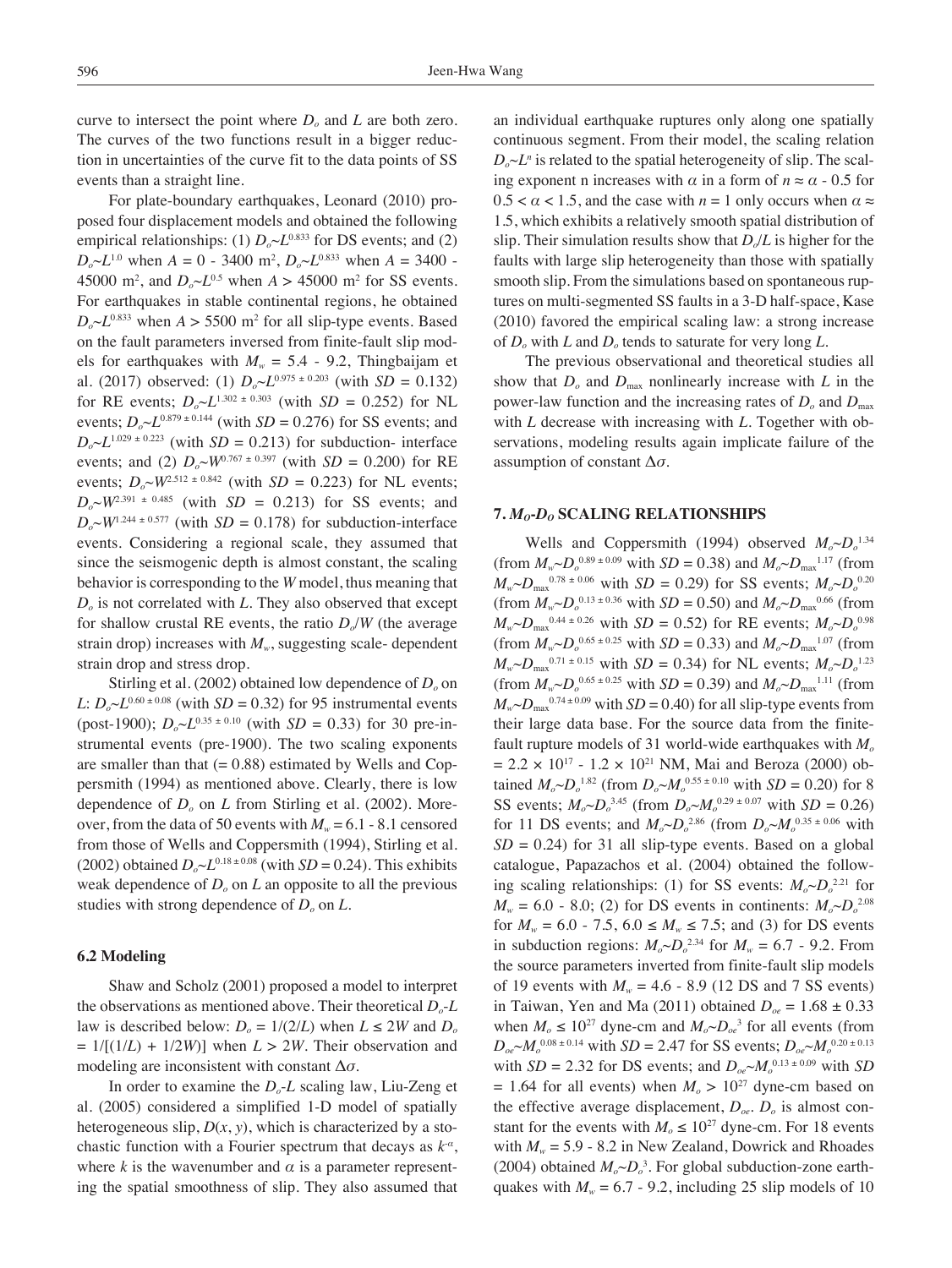great earthquakes around Japan, Murotani et al. (2013) obtained  $M_o \sim D_o^3$  (from  $D_o \sim M_o^{1/3 \pm 1.64}$  with  $SD = 1.72$ ). For the events with  $M_w = 5.4 - 9.2$ , Thingbaijam et al. (2017) observed  $M_o \sim D_o^{3.33}$  [from  $\log(D_o) \sim (0.451 \pm 0.093) M_w$  with *SD*  $= 0.149$ ] for RE events;  $M_o \sim D_o^{2.16}$  [from  $log(D_o) \sim (0.693 \pm 0.000)$ 0.066) $M_w$  with *SD* = 0.195] for NL events;  $M_o \sim D_o^{2.67}$  [from  $log(D_0)$  ~ (0.558 ± 0.054) $M_w$  with *SD* = 0.227] for SS events; and  $D_o \sim M_o^{2.72}$  [from  $\log(D_o) \sim (0.552 \pm 0.067) M_w$  with *SD* = 0.171] for the events on the subduction interface.

The previous studies suggest that for all slip-type faults *M<sub>o</sub>* scales with *D<sub>o</sub>* almost in a form of  $M_o \sim D_o^n$  with  $2 \le n \le 3$ and the scaling exponent *n* is smaller for DS events than for SS events. The results of this section seem able to be consistent with the definition of  $M<sub>o</sub> = mD<sub>o</sub>LW$  by Aki (1966).

#### **8.** *Do***-***A* **Scaling Relationships**

Leonard (2010) obtained  $D_0 \sim A^{0.5}$  for all slip-type earthquakes in plate boundary. For the source data from the finite-fault rupture models of earthquakes with  $M_w = 5.4 - 9.2$ , Thingbaijam et al. (2017) observed  $D_0 \sim A^{0.429 \pm 0.134}$  (with *SD*  $= 0.180$ ) for RE events;  $D_0 \sim A^{0.858 \pm 0.214}$  (with *SD* = 0.330) for NL events;  $D_0 \sim A^{0.597 \pm 0.112}$  (with *SD* = 0.302) for SS events; and  $D_0 \sim A^{0.582 \pm 0.136}$  (with  $SD = 0.257$ ) for subduction-interface events. The studies of the two groups essentially suggest  $D_0 \sim A^{0.5}$ , thus indicating  $D_0 \sim L$  or  $D_0 \sim W$ , for all slip-type events. Moreover, Thingbaijam et al. (2017) stressed that the NL events somewhat deviate from the scaling law.

### **9.** *Mo***-***A* **Scaling Relationships**

In principle, Eq. (2) leads to  $M_o \sim A^{1.5}$  for constant  $\Delta \sigma$ . From world-wide events with  $M_s = 5.8 - 8.5$ , Wyss (1979) obtained  $M_o \sim A^{1.5}$ . From 88 worldwide continental SS events with  $M_w = 5 - 8$ , Hanks and Bakun (2002, 2008) obtained  $M_o \sim A^{1.5}$  [from  $M_w = \log(A) + 3.98 \pm 0.03$ ] for  $A < 537$  km<sup>2</sup>; and  $M_o \sim A^2$  [from  $M_w = \log(A) + 3.07 \pm 0.04$ ] for  $A > 537$  km<sup>2</sup>, thus suggesting a change of the scaling relationships at *A* < 537 km2 . This meets the effect as displayed in Fig. 2. From 26 world-wide events with all slip-type faulting with *Mw*  $= 5.4 - 8.0$ , Ichinose et al. (2006) obtained  $M_o \sim A_a^{1.75}$  (from  $A_a \sim M_o^{0.57 \pm 0.06}$ , where  $A_a$  is the combined area of asperities in km2 . For the source data obtained the finite-fault rupture models of world-wide earthquakes, Irikura and Miyake (2011) found  $M_o \sim A_e^{1.5}$  (from  $A_e \sim M_o^{2/3}$ ) for  $M_o < 7.5 \times 10^{18}$ N-m and  $M_o \sim A^2$  (from  $A_e \sim M_o^{1/2}$ ) for  $M_o > 7.5 \times 10^{18}$  N-m. For 32 slip models of world-wide subduction-zone earthquakes with  $M_w = 6.7 - 9.2$ , including 25 slip models of 10 great earthquakes around Japan, Murotani et al. (2013) obtained  $M_o \sim A^{1.5}$  (from  $A \sim M_o^{2/3}$  with  $SD = 1.61$ ). They also obtained  $M_o \sim A_a^{1.5}$  (from  $A_a \sim M_o^{2/3}$  with  $SD = 1.78$ ) and  $A_a/A$  $= 0.2$  where  $A_a$  to be the area of sub-faults having displacements greater than 1.5 times  $D<sub>o</sub>$ . From a large number of all slip-type earthquakes with  $M_w = 5.4$  - 9.2, Thingbaijam et al. (2017) obtained  $M_0 \sim A^{1.43}$  [from  $\log(A) \sim (1.049 \pm A)^{1.43}$ 0.066) $M_w$  with  $SD = 0.121$  for RE events;  $M_o \sim A^{1.86}$  [from  $log(A)$  ~ (0.808 ± 0.059) $M_w$  with *SD* = 0.181] for NL events;  $M_o \sim A^{1.59}$  [from  $log(A) \sim (0.942 \pm 0.058) M_w$  with *SD* = 0.184] for SS events; and  $M_{\odot} \sim A^{1.58}$  [from  $log(A) \sim (0.949 \pm 0.049)$ ]  $M_w$  with  $SD = 0.150$  for subduction-interface events. The results suggest self-similar  $log(M<sub>o</sub>)$ -log(*A*) scaling relationship for all the cases, except for NL events.

There are some studies of  $M<sub>o</sub>$ -A scaling relationships from regional data. For the source data obtained the finitefault rupture models of 19 Taiwan's earthquakes with  $M_w =$ 4.6 - 8.9,  $A_e$ , Yen and Ma (2011) obtained  $M_o \sim A_e^{1.25}$  (from  $A_e \sim M_o^{0.80 \pm 0.13}$  with *SD* = 0.43), where  $A_e$  is the effective ruptured area of asperities in  $km^2$ , for 12 DS events;  $M_o \sim A_e^{1.09}$ (from  $A_e \sim M_o^{0.92 \pm 0.14}$  with  $SD = 0.40$ ) for 8 SS events; and  $M_o \sim A_e^{1.15}$  (from  $A_e \sim M_o^{0.87 \pm 0.09}$  with *SD* = 0.41) for 19 all sliptype events. Clearly, the value of scaling exponent estimated by Yen and Ma (2011) is lower than the expected one (= 1.5) and those obtained by others. This might suggest particular source properties of Taiwan's earthquakes. It would significant to study this problem from a larger data set.

In addition, the  $M<sub>o</sub>$ -*A* scaling relationships based on Eq. (4) can be transferred from the  $M_w$ -A relationships inferred by some authors. Wells and Coppersmith (1994) obtained  $M_o \sim A^{1.53}$  [from  $M_w \sim (1.02 \pm 0.03) \log(A)$  with *SD* = 0.23] for 83 SS events;  $M_0 \sim A^{1.35}$  [from  $M_w \sim (0.90 \pm 0.05) \log(A)$  with *SD*  $= 0.25$ ] for 43 RE events;  $M_o \sim A^{1.53}$  [from  $M_w \sim (1.02 \pm 0.10)$  $log(A)$  with *SD* = 0.25] for 22 NL events; and  $M_o \sim A^{1.47}$  [from  $M_{w}$  ~ (0.98  $\pm$  0.03)log(*A*) with *SD* = 0.24] for 148 all sliptype events. For the source data from the finite-fault rupture models of 31 world-wide earthquakes with  $M_0 = 2.2 \times 10^{17}$  $- 1.2 \times 10^{21}$  Nm, Mai and Beroza (2000) obtained  $M_0 \sim A^{1.75}$ (from  $A \sim M_o^{0.44 \pm 0.11}$  with  $SD = 0.21$ ) for 8 SS events;  $M_o \sim A^{1.33}$ (from  $A \sim M_o^{0.71 \pm 0.07}$  with  $SD = 0.26$ ) for 11 DS events; and  $M_o \sim A^{1.39}$  (from  $A \sim M_o^{0.64 \pm 0.06}$  with *SD* = 0.25) for 31 all sliptype events. From 15 inland world-wide crustal events, with majority in California, with  $M_w = 5.7 - 7.2$  for all slip-type events, Somerville et al. (1999) obtained  $M_o \sim A^{1.5}$ . From 7 NL events with  $M_w = 5.9 - 7.1$  in New Zealand, Villamor et al. (2001) obtained  $M_o \sim A^{1.99}$ . Based on 396 world-wide events with  $M_w = 6.1 - 8.1$  by Wells and Coppersmith (1994), Stirling et al. (2002) obtained  $M_o \sim A^{1.685}$  [from  $M_w \sim (0.89 \pm 1.002)$  $0.05$ )log(*A*) with *SD* = 0.31] from 108 instrumental events and  $M_o \sim A^{1.923}$  [from  $M_w \sim (0.78 \pm 0.06) \log(A)$  with  $SD = 0.16$ ] from 30 pre-instrumental events. From 50 censored data, they obtained  $M_o \sim A^{2.055}$  [from  $M_w \sim (0.73 \pm 0.7) \log(A)$  with  $SD = 0.26$ . Based on 396 world-wide events with  $M_w = 6.1$ - 8.1 by Wells and Coppersmith (1994), Stirling et al. (2002) obtained  $M_o \sim A^{1.335}$  [from  $M_w \sim (0.89 \pm 0.05) \log(A)$ ] from 108 instrumental events and  $M_o \sim A^{1.17}$  [from  $M_w \sim (0.78 \pm 0.06)$ log(*A*)] from 30 pre-instrumental events. From 47 censored data, they obtained  $M_o \sim A^{1.095}$  [from  $M_w \sim (0.73 \pm 0.07) \log(A)$ ]. From 15 events with  $M_w = 5.9 - 8.2$  in New Zealand, Dowrick and Rhoades (2004) obtained  $M_o \sim A^{1.5}$  [from log( $A$ )~1.0 $M_w$ ].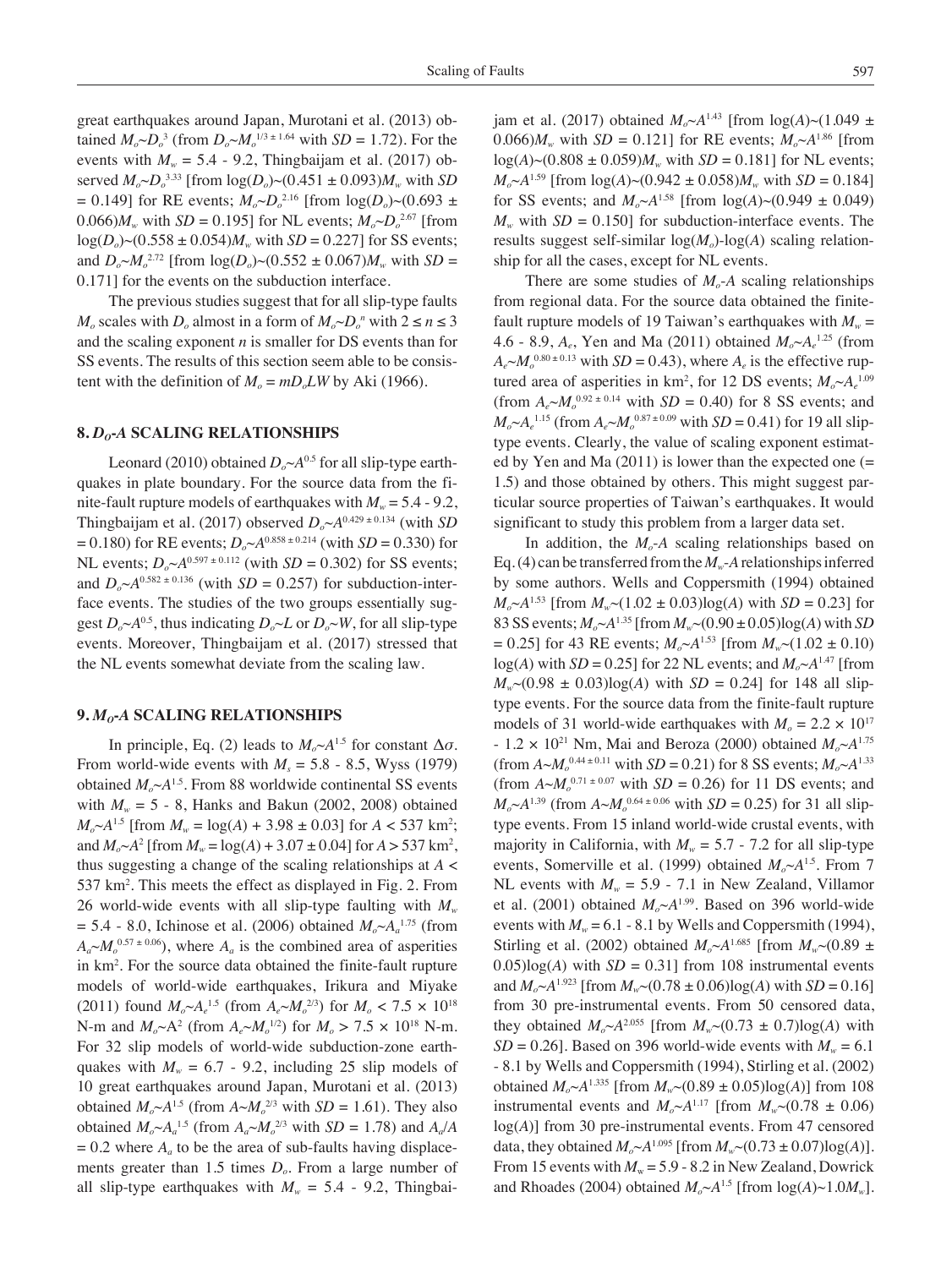Based on world-wide events, Papazachos et al. (2004) obtained  $M_o \sim A^{1.83}$  for SS events with  $M_w = 6.0$  - 8.0;  $M_o \sim A^{1.92}$ or DS events with  $M_w = 6.0 - 7.5$  in continents; and  $M_o \sim A^{1.74}$ for DS events with  $M_w = 6.7 - 9.2$  in subduction regions. From 16 worldwide large SS events with  $M_w = 5.7 - 7.9$ , Somerville et al. (2006) obtained  $M_o \sim A^{1.58}$ . Leonard (2010) obtained  $M_o \sim A^{1.5}$  for SS events,  $M_o \sim A^{1.5}$  for DS events, and  $M_o \sim A^{1.5}$  for events in stable continental regions. Strasser et al. (2010) obtained  $M_o \sim A^{1.30}$  [from  $M_w \sim (0.846 \pm 0.046)$  $log(A)$  with *SD* = 0.277] for 85 interface events with  $M_w$  = 6.3 - 9.4 and  $M_o \sim A^{1.47}$  [from  $M_w \sim (0.981 \pm 0.093) \log(A)$  with *SD* = 0.813] for 18 intraslab events with  $M_w = 6.3 - 9.4$ .

The values of scaling exponent *n* of the relationship of  $M_o \sim A^n$  obtained by various authors are listed in Table 1. All observations show  $n \approx 1.5$  and thus confirm the theoretically expected  $M_o$ -*A* scaling relationship, i.e.,  $M_o \sim A^{1.5}$ . Meanwhile, except for the results by Hanks and Bakun (2002, 2008), the scaling relationship holds in a large range of  $M_{\rm o}$  or  $M_{\rm w}$ .

For SS earthquakes in Japan, there are two end-member regimes in the  $M_o$ -*A* scaling relationships:  $M_o \sim A^{1.5}$  for small (self-similar) earthquakes and  $M_o \sim A$  for very large (*W*model) events. The transition between these two regimes, there is a transition regime with  $M_o \sim A^n$  where *n* is between 1 and 3/2. But, some seismologists proposed *n* > 3/2 (see Luo et al. 2017; and cited references therein). For an example, Irikura and Miyake (2011) assumed  $n = 2$  for intermediate magnitudes mentioned above. Based on earthquake cycle simulations, analytical dislocation models and numerical crack models on SS faults, Luo et al. (2017) investigate the mechanism of this transition regime. They found that, even if under the assumption of constant  $\Delta \sigma$ , the major factors in controlling properties of the transition regime are the surface rupture effects, comprising an effective rupture elongation along-dip due to a mirror effect and systematic changes of the shape factor relating slip to stress drop. In addition, the secondary factors are deep rupture penetration, deeper viscous layer and scale-dependency of stress drop. Based on physical modeling, they proposed a simplified formula to describe the effects in  $M<sub>o</sub>$ -A scaling relations for SS earthquakes in a large range of magnitudes.

# **10.** *L***-***W* **Relationships**

Based on the self-similarity proposed by Kanamori and Anderson (1975), *W* is proportional to *L*. Wang and Ou (1998) observed (1) for the surface rupture length:  $W \sim L^{0.38 \pm 0.23}$  when  $L < 20$  km and  $W \sim L^{0.05 \pm 0.10}$  when  $L > 20$ km for all slip-type events; and (2) for the subsurface rupture length:  $W \sim L^{0.99 \pm 0.37}$  when  $L < 20$  km and  $W \sim L^{0.09 \pm 0.09}$ when  $L > 20$  km for all slip-type events. Obviously, *W* is independent upon  $L$  when  $L > 20$  km, which is almost the average thickness of seismogenic zone in Taiwan. Leonard (2010) obtained  $W \sim L^{0.67}$  for DS events, SS events with  $A =$ 

 $3400 - 45000$  m<sup>2</sup> in plate boundary, and all slip-type events with  $A > 2500$  m<sup>2</sup> in stable continental regions. For Taiwan's earthquakes, Yen and Ma (2011) observed a linear increase in *W* with *L*. In addition, Wesnousky (2008) observed that the aspect ratio *L*/*W* is well correlated to *L*: *L*/*W*~*L*<sup>*b*</sup>, with *b* = 0.96 for SS events,  $b = 0.81$  for NL events, and  $b = 0.55$  for RE events. Thingbaijam et al. (2017) observed that *L* grows more rapidly with  $M_0$  than  $W$ ;  $L/W$  increase with  $M_0$ , with an increasing rate increasing from RE events, to NL events, to SS events. They also found that subduction-interface earthquakes have wider *W* (thus resulting a larger rupture area *A*) than others. Irikura and Miyake (2011) observed that  $W = L$ when  $W < W_{sr}$  and  $W = W_{sr}/sin(\theta)$  when  $W \ge W_{sr}$  where  $W_{sr}$ and  $\theta$  are the width of seismogenic-zone and the dip angle of a fault, respectively.

#### 11.  $M<sub>o</sub>$ -*L* AND  $M<sub>o</sub>$ -*W* RELATIONSHIPS

# **11.1 Observations of the** *Mo***-***L* **Relationship**

Based on the definition of  $M_0$ , the  $M_0$ -*L* and  $M_0$ -*W* scaling relationships are naturally important for exploring scaling of faults. First, the  $M<sub>o</sub>$ -L scaling relationship is taken into account. It is interesting to ask a question if the scaling relationship holds for the whole range of  $M<sub>o</sub>$  as well as  $M_w$  or not. Hanks (1977) considered that  $M_o$ -*L* scaling holds for a wide range of events with *L* varying from meters to hundreds of kilometers. Actually, there is a large scatter in the data points of  $M_0$  versus *L* between  $\Delta \sigma = 1$  bar to  $\Delta \sigma = 100$  bars, and there are systematic deviations for very small events. Hank's plots of  $M<sub>o</sub>$  versus  $L$  show the scaling exponent, *n*, is  $n > 3$  for  $L < 0.5$  km and  $n \approx 3$  for  $L >$ 0.5 km. Hence,  $M<sub>o</sub>$  is almost independent upon *L* for  $L$  < 0.5 km. From this observation, Aki (1987) proposed that there is a lower-bound magnitude of  $M_l = 3$  for earthquakes. But, this is questionable. Based on Aki's proposition, the values of  $M<sub>o</sub>$  for smaller earthquakes are lower than those estimated from the  $M<sub>o</sub>$ -*L* relation, which is inferred from larger events. This could be due to under-estimates of  $M<sub>o</sub>$  for smaller events because of weak long-period signals. Gutenberg and Richter (1956) reported  $log(E_s) = 11.8 + 1.5M_w$  $(E_s \text{ in ergs}) \text{ or } \log(E_s) = 4.8 + 1.5 M_w \text{ (in J)}.$  If  $M_l \text{ exists, } E_s$ will keeps constant and does not decrease with  $M_w$  when  $M_w < M_l$ . However, Wang (2015) observed that  $E_s$  decreases with  $M_w$  down to  $M_w = 0$ . This means that the lower limit of earthquake size does not exist. Scholz et al. (1986) stated that large intraplate earthquakes consistently have greater *Mo*/*L* than interplate events, the difference being about a factor of five. Aki (1992) observed a deviation of the  $M<sub>o</sub>$ -L correlation for California earthquakes from the average one for Japanese events. However, the deviation is larger for SS events and smaller for RE events.

Nuttli (1983a) obtained  $M_o \sim L^{3.65}$  in a large range of  $M_o$ . From 10 worldwide events with  $M_w = 5.46 - 7.79$  and  $h =$ 3 - 140 km, Johnston et al. (1994) obtained  $M_o \sim L^{2.04}$ . From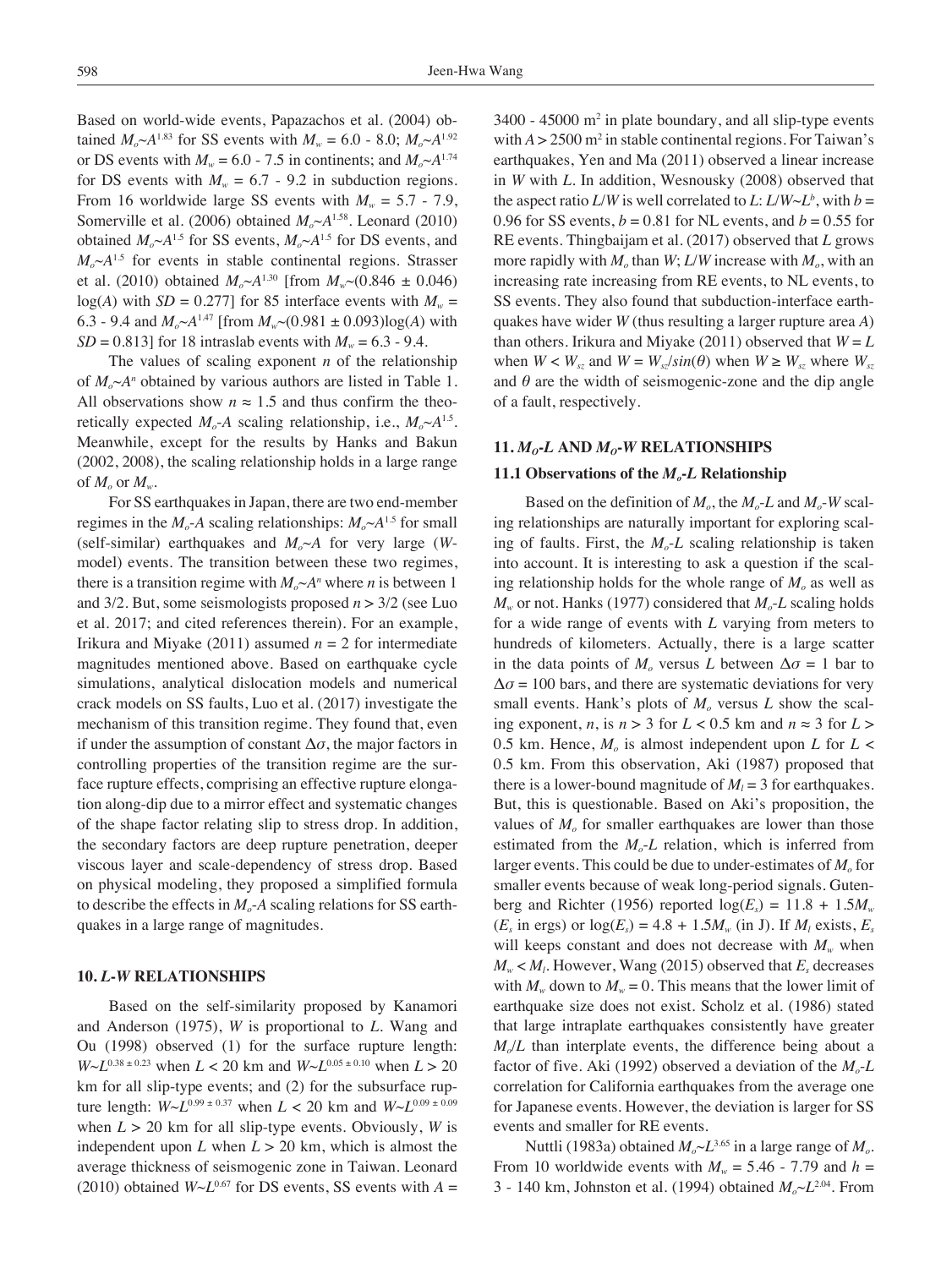Table 1. The observed values of *n* of scaling law of  $M_0 \sim A^n$  compiled from the text. SS = strike-slip fault; RE = reverse fault; NL = normal fault; DS = dip-slip fault Table 1. The observed values of *n* of scaling law of *Mo* ~ *An* compiled from the text. SS = strike-slip fault; RE = reverse fault; NL = normal fault; DS = dip-slip fault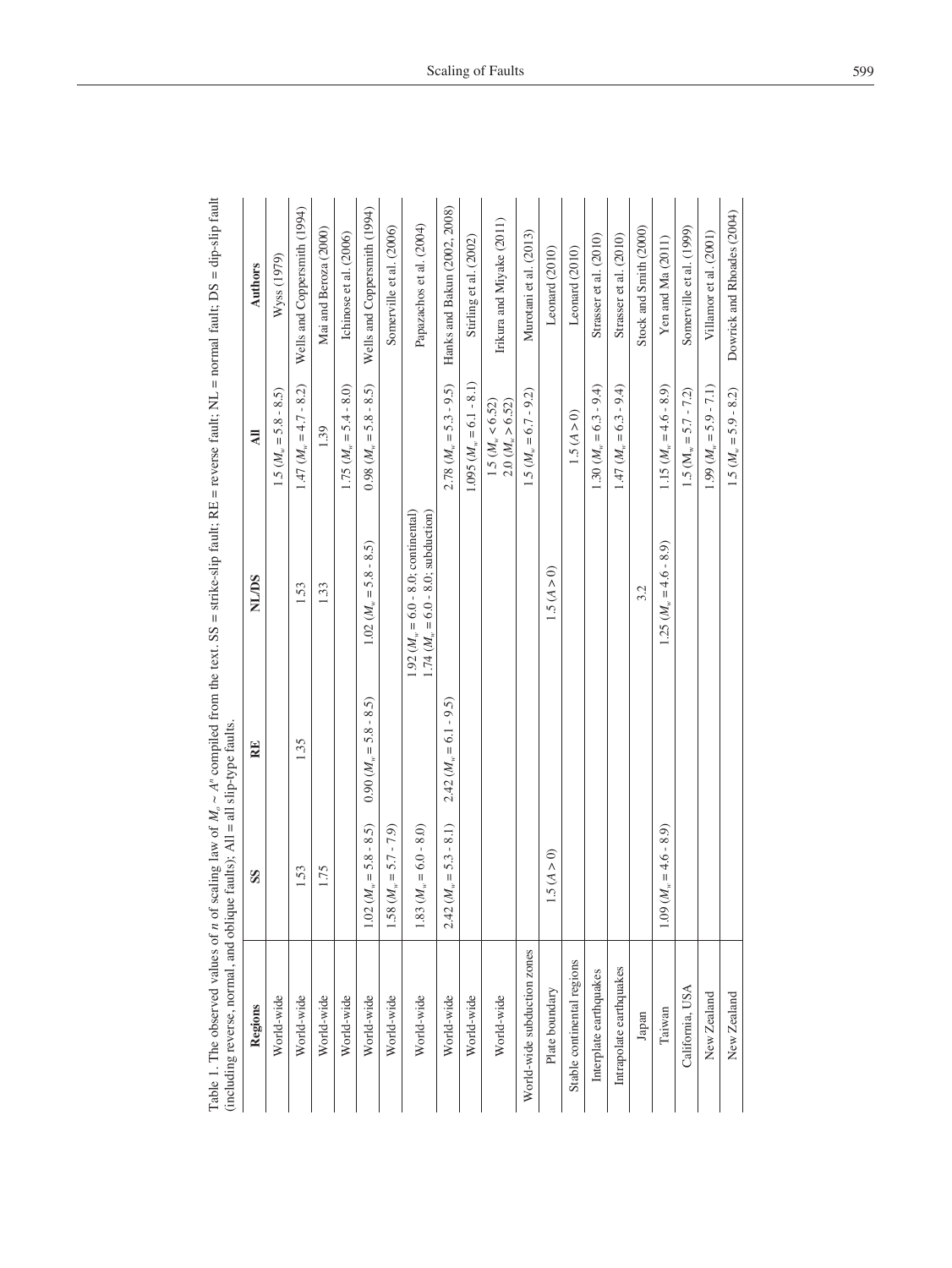65 NL events with  $M_w = 6.5 - 7.2$ , Mason (1996) obtained  $M_o \sim L^{1.98}$ . Wells and Coppersmith (1994) observed  $M_o \sim L_o^{1.68}$ [from  $M_w$  ~ (1.12 ± 0.08)log( $L_o$ ) with *SD* = 0.28 and  $M_o$  ~  $L_s$ <sup>1.11</sup> [from  $M_{w}$  ~ (1.49 ± 0.05) $log(L_s)$  with *SD* = 0.24] ( $L_o$  = surface rupture length and  $L<sub>s</sub>$  = subsurface rupture length) for SS events,  $M_o \sim L_o^{1.83}$  [from  $M_w \sim (1.22 \pm 0.16) \log(L_o)$  with *SD*  $= 0.28$ ] and  $M_o \sim L_s^{0.95}$  [from  $M_w \sim (1.49 \pm 0.05) \log(L_s)$  with *SD* = 0.24] for RE events,  $M_o \sim L_o^{1.98}$  [from  $M_w \sim (1.32 \pm 0.26)$  $log(L_0)$  with *SD* = 0.34] and  $M_0 \sim L_s^{0.75}$  [from  $M_w \sim (1.54 \pm 1.75)$ 1.18)log( $L_s$ ) with *SD* = 0.31] for NL events,  $M_o \sim L_o^{1.74}$  [from  $M_w$  (1.16 ± 0.07)log( $L_o$ ) with *SD* = 0.28] and  $M_o \sim L_s^{1.04}$  [from  $M_{w}$  (1.54  $\pm$  0.18)log( $L_{y}$ ) with *SD* = 0.26] for all slip-type events with  $M_w = 5.8 - 8.9$ . From 200 world-wide events with  $M_w = 4.3 - 8.5$ , Wang and Ou (1998) found  $M_o \sim L^{1.98 \pm 0.14}$ ≈ *L*<sup>2</sup> in a large range of *Mo*. For DS earthquakes, Stock and Smith (2000) obtained  $M_o \sim L^{3.2}$  in Japan and  $M_o \sim L^{2.9}$  in eastern Russia. For the source data from the finite-fault rupture models of 31 world-wide earthquakes with  $M_0 = 2.2 \times 10^{17}$  $- 1.2 \times 10^{21}$  NM, Mai and Beroza (2000) obtained  $M_0 \sim L^{2.78}$  $(\text{from } L \sim M_o^{0.36 \pm 0.06} \text{ with } SD = 0.11) \text{ for } 8 \text{ SS events}; M_o \sim L^{2.63}$ (from  $L \sim M_o^{0.38 \pm 0.05}$  with  $SD = 0.18$ ) for 11 DS events; and  $M_o \sim L^{2.86}$  (from  $L \sim M_o^{0.35 \pm 0.04}$  with *SD* = 0.16) for 31 all sliptype events.

For 396 world-wide events with  $M_w = 6.1 - 8.1$ , Stirling et al. (2002) obtained  $M_{\text{o}}L^{1.2}$  [from  $M_{\text{w}}$  ~ (0.95  $\pm$  0.06)  $log(L_0)$ . For SS events with  $M_w \ge 5.5$ , Romanowicz and Ruff (2002) obtained  $M_o/M_{onin} \sim L^n$ , where  $M_{onin} = 0.5 \times 10^{27}$ dyne-cm and  $n = 1.2 \pm 1.4$  for continental/interplate events and  $M_{\text{omin}} = 1.0 \times 10^{27}$  dyne-cm and  $n = 1.09 \pm 2.4$  for continental/intraplate events. Papazachos et al. (2004) obtained  $M_o \sim L^{2.54}$  for SS events with  $M_w = 6.0 - 8.0$ ;  $M_o \sim L^{3.00}$  for DS events with  $M_w = 6.0 - 7.5$  in continents; and  $M_o \sim L^{2.73}$  for DS events with  $M_w = 6.7 - 9.2$  in the subduction regions.

For world-wide earthquakes with  $M_0 > 10^{25}$  dyne-cm and  $L > 15$  km, Wesnousky (2008) obtained  $M_o \sim L^{1.31}$  for SS events,  $M_o \sim L^{0.71}$  for NL events,  $M_o \sim L^{2.82}$  for RE events, and  $M_o \sim L^{1.52}$  for all slip-type faults. It is noted that the data points for two small events with  $M_w < 10^{25.3}$  dyne-cm or  $M_w < 6.2$ remarkably depart from his linear relationship of  $log(M_0)$ versus  $log(L)$ . Obviously, the scaling exponents vary with slip types and are all smaller than 2. He also observed  $L/W \sim L^b$ :  $b = 0.96$  for SS events,  $b = 0.81$  for NL events, and  $b = 0.55$  for RE events.

Strasser et al. (2010) obtained  $M_o \sim L^{2.09}$  [from  $M_w =$  $(1.392 \pm 0.064) \log(L)$  with  $SD = 0.814$  for interface events with  $M_w = 6.3 - 9.4$  and  $M_o \sim L^{2.17}$  [from  $M_w = (1.445 \pm 0.164)$  $log(L)$  with *SD* = 0.813] for intraslab events with  $M_w = 6.3$ - 9.4. From world-wide events, Blaser et al. (2010) obtained  $M_o \sim L^{2.42}$  for RE events with  $M_w = 6.1 - 9.5$  and  $L = 13 - 1400$ km;  $M_0 \sim L^{2.42}$  for SS events with  $M_w = 5.3 - 8.1$  and  $L = 7$ - 350 km; and  $M_o \sim L^{2.78}$  for all slip-type events with  $M_w =$ 5.3 - 9.5 and  $L = 7 - 1400$  km. From world-wide events  $(M_w)$  $= 4.7 - 9.0$ ) of all slip types, Funning et al. (2013) obtained  $M_o \sim L^{2.0}$  for RE events,  $M_o \sim L^{1.6}$  for SS events, and  $M_o \sim L^{1.8}$  for all slip-type events. Based on 396 world-wide events with  $M_w = 6.1$  - 8.1 by Wells and Coppersmith (1994), Stirling et al. (2002) obtained  $M_o \sim L^{1.425}$  [from  $M_w \sim (0.95 \pm 0.06) \log(L)$ with  $SD = 0.37$  from 167 instrumental events and  $M_o \sim L^{1.125}$  $[$ from  $M_{w}$  ~ (0.75 ± 0.06)log(*L*) with *SD* = 0.21] from 59 preinstrumental events. From 50 censored data, they obtained  $M_{\circ}L^{1.3}$  [from  $M_{w}$  ~ (0.80  $\pm$  0.10)log(*L*) with *SD* = 0.30].

From microearthquakes with  $M<sub>o</sub> = 10<sup>16</sup>$  - 10<sup>21</sup> dyne-cm recorded at Mt. Etna volcano and those with  $M_0 = 10^{17} - 10^{20}$ dyne-cm in the Calabrian Arc, Southern Italy, Patanè et al. (1997) observed a linear relationship between  $log(M_0)$  and  $log(R)$ , where *R* is the radius of an event and also a type of fault length, *L*, in the whole range of RE events though they did not show the scaling exponent.

On the other hand, some authors observed a change of the  $M<sub>o</sub>$ -*L* scaling relationship changes from small to large events. For Japanese events, Shimazaki (1986) found a change from  $M_o \sim L^3$  to  $M_o \sim L^2$  scaling at  $M_o = 7.5 \times 10^{25}$  dynecm or  $M_w = 6.5$ . The separation point is related to  $L = 17$  km, which is nearly the average thickness of seismogenic layer in Japan. The characteristic area  $A_c$  is  $17 \times 17$  km<sup>2</sup>. This implicates that small Japanese events (with  $M_w < 6.5$  or  $A < A_c$ ) are not similar to large ones (with  $M_w > 6.5$  or  $A > A_c$ ). For world-wide SS events, Stirling et al. (1996) obtained *Mo*~*L*5.0 when  $L < 50$  km and  $M_o \sim L^{1.3}$  when  $L > 50$  km. They also obtained  $M_{o} \sim L^{2.1}$  for large intraplate earthquakes in Japan.

For 18 events with  $M_w = 5.9 - 8.2$  in New Zealand, Dowrick and Rhoades (2004) obtained  $M_o \sim L^3$  [from  $log(L) \sim 0.5M_w$ ] when  $L < 6.0$  km and  $M_o \sim L^{2.30}$  [from  $log(L) \sim (0.63 \pm 0.04) M_{w}$  when  $L \ge 6.0$  km where *L* is the subsurface rupture length. Obviously, the value of  $L = 6$  km to separate small and large event in New Zealand is much shorter than that in Japan. From a large number of different slip-type earthquakes with  $M_w = 5.4$  - 9.2, Thingbaijam et al. (2017) obtained  $M_o \sim L^{2.44}$  [from  $log(L) \sim (0.614 \pm 1)$ 0.043) $M_w$  with  $SD = 0.083$  for RE events,  $M_o \sim L^{3.09}$  [from  $log(L) \sim (0.485 \pm 0.036) M_{w}$  with  $SD = 0.128$  for NL events,  $M_{\alpha}$ ~*L*<sup>2.20</sup> [from  $log(L)$ ~(0.681 ± 0.052) $M_{w}$  with *SD* = 0.151] for SS events, and  $M_0 \sim L^{2.57}$  [from  $log(L) \sim (0.583 \pm 0.037) M_w$ with  $SD = 0.107$  for subduction-interface events. They also gained  $M_o \sim L^{3.13}$  for  $M_w \le 7.1$  and  $M_o \sim L^{1.76}$  for  $M_w > 7.1$ .

Romanowicz (1992) reported two different scaling laws for small and large strike-slip events, separating at  $M<sub>o</sub>$  $= 10^{27}$  dyne-cm:  $M_o \sim L^{1/2}$  for small events and  $M_o \sim L$  for large ones. From a large data set of world-wide earthquakes with  $M_w = 4.0 - 9.6$ ,  $M_o = 10^{22} - 10^{31}$  dyne-cm,  $L = 0.1 - 1000$  km, and  $W = 1 - 300$  km, Stock and Smith (2000) obtained: (1) for NL events:  $M_o \sim L^{3.1}$  (with  $SD = 0.8$ ) for 32 small events and  $M_o \sim L^{4.1}$  (with  $SD = 2.1$ ) for 6 large events; (2) for RE events:  $M_0 \sim L^{2.7}$  (with  $SD = 0.9$ ) for 77 small events and  $M<sub>o</sub>~L<sup>2.9</sup>$  (with *SD* = 0.9) for 9 large events; (3) for *SS* events in California:  $M_o \sim L^{2.8}$  (with *SD* = 1.4) for 27 small events and  $M_{o}$ ~ $L^{2.1}$  (with *SD* = 1.4) for 9 large events; and (4) for SS events in other regions:  $M_o \sim L^{2.9}$  (with *SD* = 1.1) for 33 small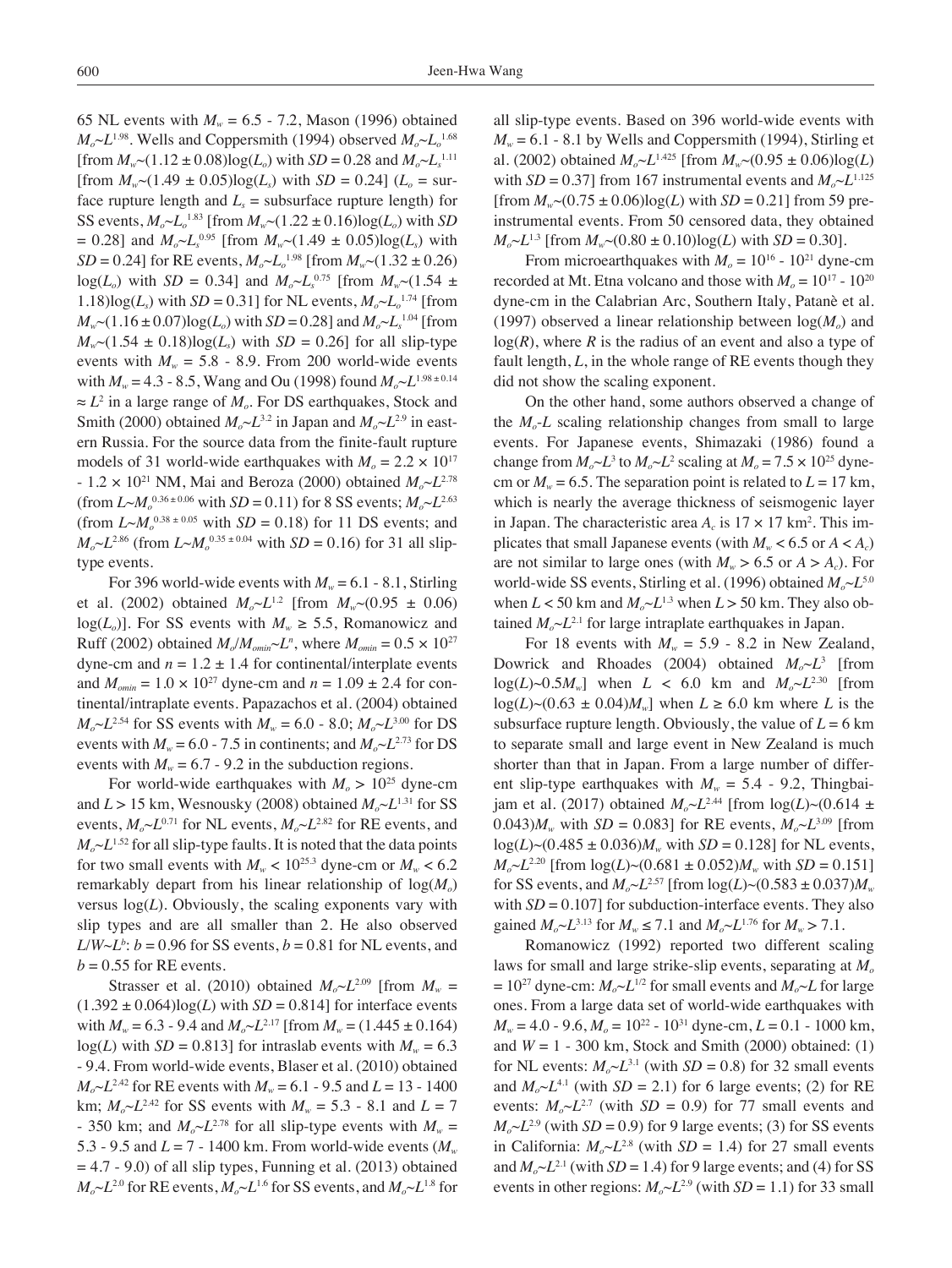events and  $M_0 \sim L^{2.3}$  (with *SD* = 1.4) for 29 large events. But, for the earthquakes in Japan and eastern Russia, they obtained only a single linear relationship: (1) for 21 DS events in Japan:  $M_o \sim L^{3.2}$  (with *SD* = 1.1); and (2) for 16 DS events in eastern Russia:  $M_{\alpha} \sim L^{2.9}$  (with  $SD = 1.3$ ). Since the Japanese earthquakes used by them have  $M<sub>o</sub> < 1.0 \times 10^{22}$  Nm, their data cover the range from small to large events used by Shimazaki (1986). Hence, their scaling law is essentially different from that inferred by Shimazaki (1986) in a wide *M<sub>o</sub>* range. Based on the subsurface rupture lengths of finitefault rupture models of 19 Taiwan's earthquakes with  $M_0 =$ 4.6 - 8.9, Yen and Ma (2011) obtained linear relationships: (1) for 12 DS events:  $M_o \sim L^{2.38}$  (from  $L \sim M_o^{0.42 \pm 0.06}$  with *SD*  $= 0.19$ ); and (2) for 7 SS events:  $M_o \sim L^{2.0}$  (from  $L \sim M_o^{0.50 \pm 0.07}$ with *SD* = 0.20); (3) for 19 all slip-type events:  $M_0 \sim L^{2.13}$ (from  $L \sim M_o^{0.47 \pm 0.04}$  with  $SD = 0.19$ ). The reasons to yield linear relationships of  $M<sub>o</sub>$  versus  $L$  in a large magnitude range for regional events in Japan and eastern Russia by Stock and Smith (2000) and for those in Taiwan by Yen and Ma (2011) are unclear, because the existence of a particular value of *Mo* or  $M_w$ , which is associated with the seismogenic-zone depth in a region, to separate the two ranges of events is physically reasonable as mentioned below.

The values of *n* of  $M_0 \sim L^n$  are listed in Table 2. The value of *n* does not change from small to large world-wide events. On the other hand, the value of *n* changes from small to large regional events of all slip types, and its value is larger for small events than for large ones for most of studies. Of course, there are opposite results for some studies as mentioned above [e.g., Stock and Smith (2000) for Japanese DS earthquakes and Yen and Ma (2011) for Taiwan's events]. According to the seismogenic-zone model, for regional earthquakes two scaling laws separated at a particular magnitude, which is related to the characteristic event having a rupture area of  $A_c$ , is more reasonable than a single scaling law. The presence of a single scaling law might be due to uncertainties of estimates of *L*. However, the problem is still open. Anyway, for each slip type the rupture length or width associated with the separating point seems to be consistent with the seismogenic-zone thickness. Considering the values of *n* for all slip-type events, Table 2 cannot give us a substantial conclusion because the estimated values vary very much. This might be due to a small number of data in some studies. For the world-wide situation, earthquakes occur in different seismogenic zones with different depths and thus the single regression equation in a wide magnitude range represents a total effect of different seismogenic zones.

Anderson et al. (1996) addressed a significant problem whether the slip rate on a fault,  $\gamma_F$ , influences estimates of *M<sub>w</sub>* of shallow continental surface rupturing earthquakes. Based on 43 event from Wells and Coppersmith (1994), they suggested that the estimate of  $M_w$  from *L* can be improved by incorporating  $\gamma_F$  with the linear equation under constant  $\Delta \sigma$ :  $M_w = 5.12 + 1.16 \log(L) - 0.20 \log(\gamma_F)$ . Nevertheless, from the formulae the influence on  $M_w$  due to  $\gamma_F$ is small, because the related coefficient  $(= 0.20)$  is smaller than that  $(= 1.16)$  for  $log(L)$ . By using 80 events (including 56 SS, 13 RE, and 11 NL events), Anderson et al. (2017) found that when  $\gamma_F$  is taken into account, the estimates of *Mw* from *L* are improved for SS events, yet not for the other two slip-type events. Their results are slightly different from those by Anderson et al. (1996). Based on a database of 80 events, including 56 SS, 13 RE, and 11 NL events, Anderson et al. (2017) re-evaluated the relationship of Model 1. Their results reveal that the value of  $M_w$  calculated from  $L$ are improved for SS earthquakes when slip rate is included but not for RE or NL events. Regardless of the *γF* term, a linear model with  $M_w \sim log(L)$  over all rupture lengths implies that  $\Delta \sigma$  depends on *L*. This is not supported by teleseismic observations. Hence, they proposed two more complicated models to correlate  $M_w$ : Model 2 is a bilinear model with constant Δ*σ* for each linear section of the scaling relationship; and Model 3 is a bilinear model with constant Δ*σ* and derived from the model of Chinnery (1964). (The equations related to the two models can be found their paper and are not given here.) They prefer Model 3 because it is specified with constant  $\Delta \sigma$  over the entire range of *L* for any  $\gamma_F$  and fits the data very well. The three models are all dependent on  $\gamma_F$  for SS events. The dependence on  $\gamma_F$  from observations supports the conclusion that for SS events of a given length, Δ*σ* decreases with increasing *γF*. Based on the estimates of magnitudes of the 2016  $M_{w}$  7.8 Kaikoura and 2010 *Mw* 7.1 Darfield earthquakes in New Zealand, Stirling and Anderson (2018) supported the result obtained by Anderson et al. (2017).

#### **11.2 Observations of the** *Mo***-***W* **Relationship**

Some  $M<sub>o</sub>$ -*W* scaling relationships are described below. Wells and Coppersmith (1994) obtained: (1)  $M_o \sim W^{2.24}$ [from  $M_{w}$  ~ (2.59 ± 0.18)log(*W*) with *SD* = 0.45] for 87 SS events; (2)  $M_0 \sim W^{2.24}$  [from  $M_w \sim (1.95 \pm 0.15) \log(W)$  with *SD* = 0.32] for 43 RE events; (2)  $M_{o} \sim W^{3.45}$  [from  $M_{w} \sim (2.11$  $\pm$  0.28)log(*W*) with *SD* = 0.31] for 23 NL events; and (4)  $M_{\circ}$   $\sim$  *W*<sup>2.24</sup> [from  $M_{\circ}$   $\sim$  (2.25  $\pm$  0.12)log(*W*) with *SD* = 0.41] for 153 all slip-type events. For the source data from the finitefault rupture models of 31 world-wide earthquakes with  $M<sub>o</sub>$  $= 2.2 \times 10^{17} - 1.2 \times 10^{21}$  NM, Mai and Beroza (2000) obtained  $M_o \sim W^{11.11}$  (from  $W \sim M_o^{0.09 \pm 0.06}$  with  $SD = 0.12$ ) for 8 SS events;  $M_o \sim W^{3.03}$  (from  $W \sim M_o^{0.33 \pm 0.03}$  with  $SD = 0.16$ ) for 11 DS events; and  $M_o \sim W^{3.45}$  (from  $W \sim M_o^{0.29 \pm 0.04}$  with *SD*  $= 0.18$ ) for 31 all slip-type events. For the events with  $M_w$  $= 5.9 - 8.2$  in New Zealand, Dowrick and Rhoades (2004) obtained  $M_o \sim W^3$  when  $L < 6.0$  km and  $M_o \sim W^{4.29}$  when  $L \ge$ 6.0. Papazachos et al. (2004) obtained: (1)  $M_o \sim W^{6.52}$  for SS events with  $M_w = 6.0 - 8.0$ ; (2)  $M_o \sim W^{5.36}$  for DS events with  $M_w = 6.0$  - 7.5 in continents; and (3)  $M_o \sim W^{5.00}$  for DS event with  $M_w = 6.7 - 9.2$  in subduction regions. Strasser et al.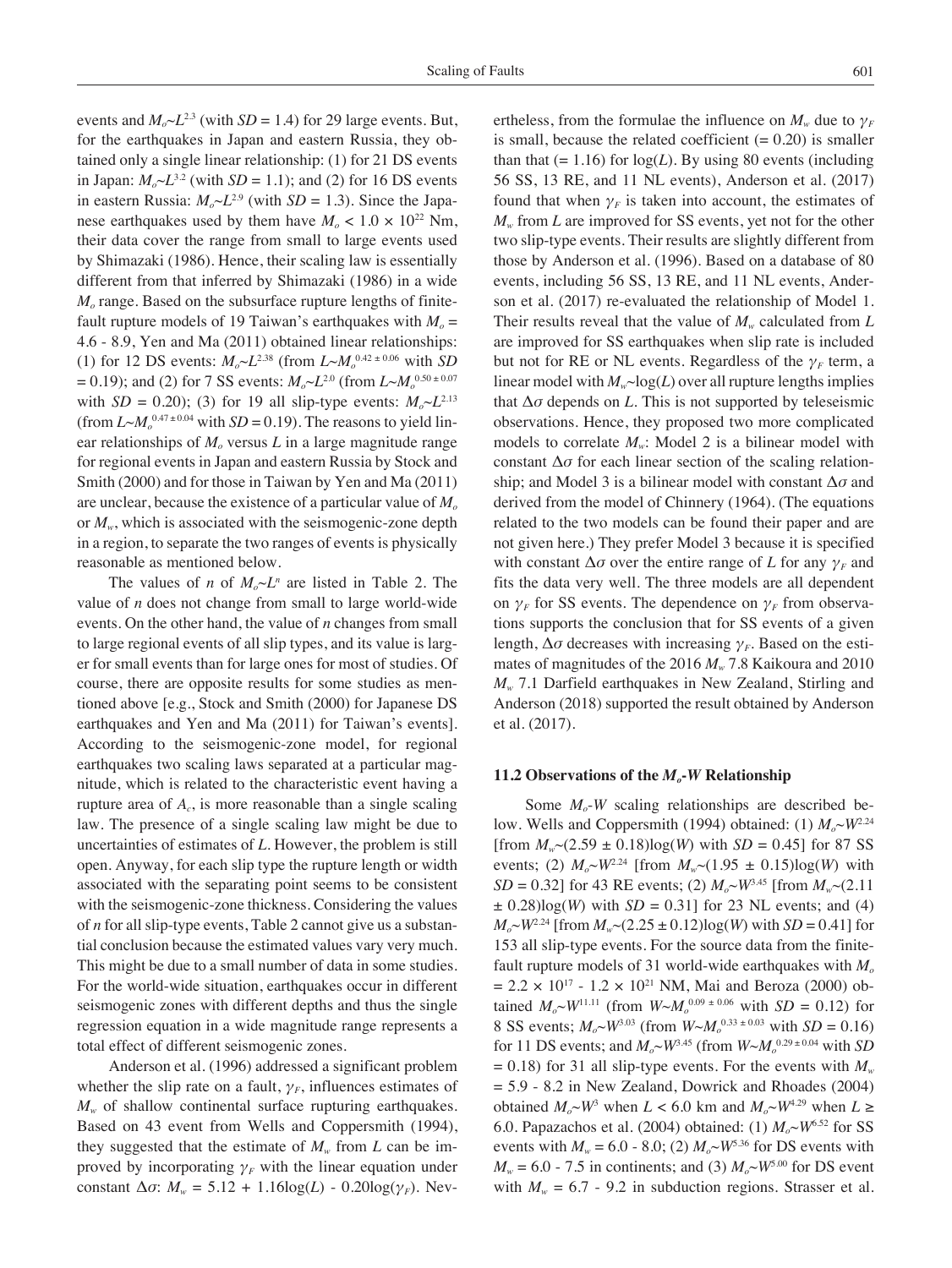$(2010)$  obtained  $M_o \sim W^{2.09}$  [from  $M_w = (1.805 \pm 0.151) \log(W)$ with  $SD = 0.392$  for interface events with  $M_w = 6.3 - 9.4$ and  $M_o \sim W^{2.17}$  [from  $M_w = (2.511 \pm 0.217) \log(W)$  with  $SD =$ 0.178] for intraslab events with  $M_w = 6.3$  - 9.4. Blaser et al. (2010) obtained  $M_{0} \sim W^{3.33}$  for RE events with  $M_{w} = 6.1 - 9.5$ and  $W = 12 - 450$  km;  $M_o \sim W^{5.56}$  for SS events with  $M_w = 5.3$ 7.8 and  $W = 4 - 30$  km;  $M_{o} \sim W^{2.27}$  for all slip-type events with  $M_w = 5.3 - 9.5$  and  $W = 4 - 240$  km. From a large number of all slip-type earthquakes with  $M_w = 5.4$  - 9.2, Thingbaijam et al. (2017) obtained  $M_{\alpha}$ ~*W*<sup>3.45</sup> [from log(*W*)~(0.435 ± 0.005) $M_w$  with *SD* = 0.087] for RE events;  $M_o \sim W^{4.64}$  [from  $log(W)~(0.323 \pm 0.047)M_{w}$  with  $SD = 0.099$ ] for NL events;  $M_o \sim W^{5.75}$  [from  $log(W) \sim (0.261 \pm 0.026) M_w$  with *SD* = 0.105] for SS events; and  $M_o \sim W^{4.09}$  [from  $log(W) \sim (0.366 \pm 0.031)$  $M_w$  with *SD* = 0.099] for subduction-interface events. They also gained  $M_o \sim W^{7.14}$  for  $M_w \le 7.1$  and  $M_o \sim W^{7.50}$  for  $M_w >$ 7.1, suggesting a small difference in scaling relationships between  $M_0$  and W for the two ranges of  $M_0$ .

For SS and RE events with  $M_w = 5.6$  - 7.8 on low sliprate faults in New Zealand, Stirling et al. (2008) obtained a scaling relationship of  $M_w$  in terms of both *L* and *W*:  $M_w$  $= 4.18 + (2/3)log(W) + (4/3)log(L)$ . This relationship can simultaneously lead to  $M_o \sim W^1$  and  $M_o \sim L^2$ .

The values of *n* of  $M_o \sim W^n$  are listed in Table 3, which cannot give us a substantial conclusion because the estimated values vary very much. This might also be due to a small number of data in some researches and high uncertainty of evaluating  $W$ . Based on the definition of  $M<sub>o</sub>$ , the upper value of scaling exponent of  $M<sub>o</sub>$ -*W* is 3, if the two scaling relationships:  $D_0 \sim W$  and  $L \sim W$  exist simultaneously. However, numerous estimated values of the scaling exponent are larger than 3. This is questionable and might be due to miss-estimates of *W* from the aftershock area or from the finite-fault slip model.

#### **11.3 Modeling**

Based on the 1-D spring-slider model (denoted by the BK model) proposed by Burridge and Knopoff (1967) and its modified form, numerous studies have been made on the *M<sub>o</sub>*-*L* scaling relationship. The model and the details about the studies can be seen in Wang (1995a, b), and only some results are simply described below. Since the model consists of a series of sliders along the horizontal axis, there is no fault width, Carlson and Langer (1989) defined an earthquake moment  $M_o' = \sum u_i$  to be the total displacement of a connected set of sliders, which slide during an event. This definition is different from  $M<sub>o</sub>$ , and the definition of  $M<sub>o</sub>$ <sup>'</sup> leads to  $M_o' = N_s D_o$ , where  $N_s$  is the number of sliders slid during an event. This leads to  $M_o' \sim L$ , where *L* is the rupture length of an event and is almost equal to *Na*, where "*a*" is the spacing between two sliders in the equilibrium state as mentioned above. Hence,  $M_o' \sim D_o L W \sim D_o A$ , where the value of *W* of the 1-D model is considered to be unity. This indicates

that there is a positive correlation between  $M_0$  and  $M_0$ .

Carlson et al. (1991) show that the simulated  $M_o$ '-*L* distribution varies with the event size:  $M_o' \sim L^{3/2}$  for small events and  $M_o' \sim L$  for large ones. The simulated  $M_o' \sim L$  distribution for intermediate-size events, cannot be interpreted by using a single power-law function. Wang (1995b) reported that only the rapidly velocity-weakening process can produce a well-defined power-law  $M_0$ '-L relation. He also found that the degree of dissipation of energy cannot change this scaling law. His results do not show transition zone for intermediate-size events as pointed out by Carlson et al. (1991) and do give  $M_o' \sim L^2$  for small events and of  $M_o' \sim L$  for large ones. Based on continuum models associated with the 1-D BK model, several authors (e.g., Langer et al. 1996; Myers et al. 1996; Shaw 1997) found that  $M_o' \sim L^2$  for the smallest events, and  $M_o' \sim L$  for the largest ones. Meanwhile, there is a transition range, which cannot be described by a single power-law function, for the intermediate-sized events. Those simulated  $M_o' \sim L$  relations are obviously different from observed ones. The value of scaling exponent of simulated relationship is one smaller than that of observed relationship. This might be due to a fact that all simulations are made based on the 1-D model, while the observations come from natural 2-D fault zones. Hence, it should be significant to study further this problem using a 2-D BK model.

# **12. Application of Scaling Laws to Seismic Hazard Assessment**

The application of scaling laws to assess seismic hazards and strong ground motions is an important and useful topic. Of course, it is necessary to select appropriate scaling laws for this purpose. Irikura and Miyake (2011) and Stirling et al. (2013) discussed the problem in details. Here, only a simple description is given because it is somehow out of scope of this review study. The present studies exhibit that scaling laws of source parameters of earthquake faults are regional dependent of different regional physical conditions of seismogenic zones. Meanwhile, regional scaling laws are often different from world-wide scaling laws inferred from global data. This would influence the assessment of seismic hazards in a region when the laws are lack in the region and must be taken from other regions. Hence, in order to assess seismic hazards in a region, it is necessary to use the scaling laws of source parameters inferred from the data of that region. On the other hand, in order to assess world-wild seismic hazards, for example the Global Earthquake Model (see [https://www.globalquakemodel.org/\)](https://www.globalquakemodel.org/), it is, of course, necessary to use the scaling laws of source parameters inferred from global data.

In addition, the quality of data and the selection of regression technique are also important on the inferred scaling laws. In the theory of probability, there is an important law, i.e., the so-called law of large numbers (cf. Bhattacharyya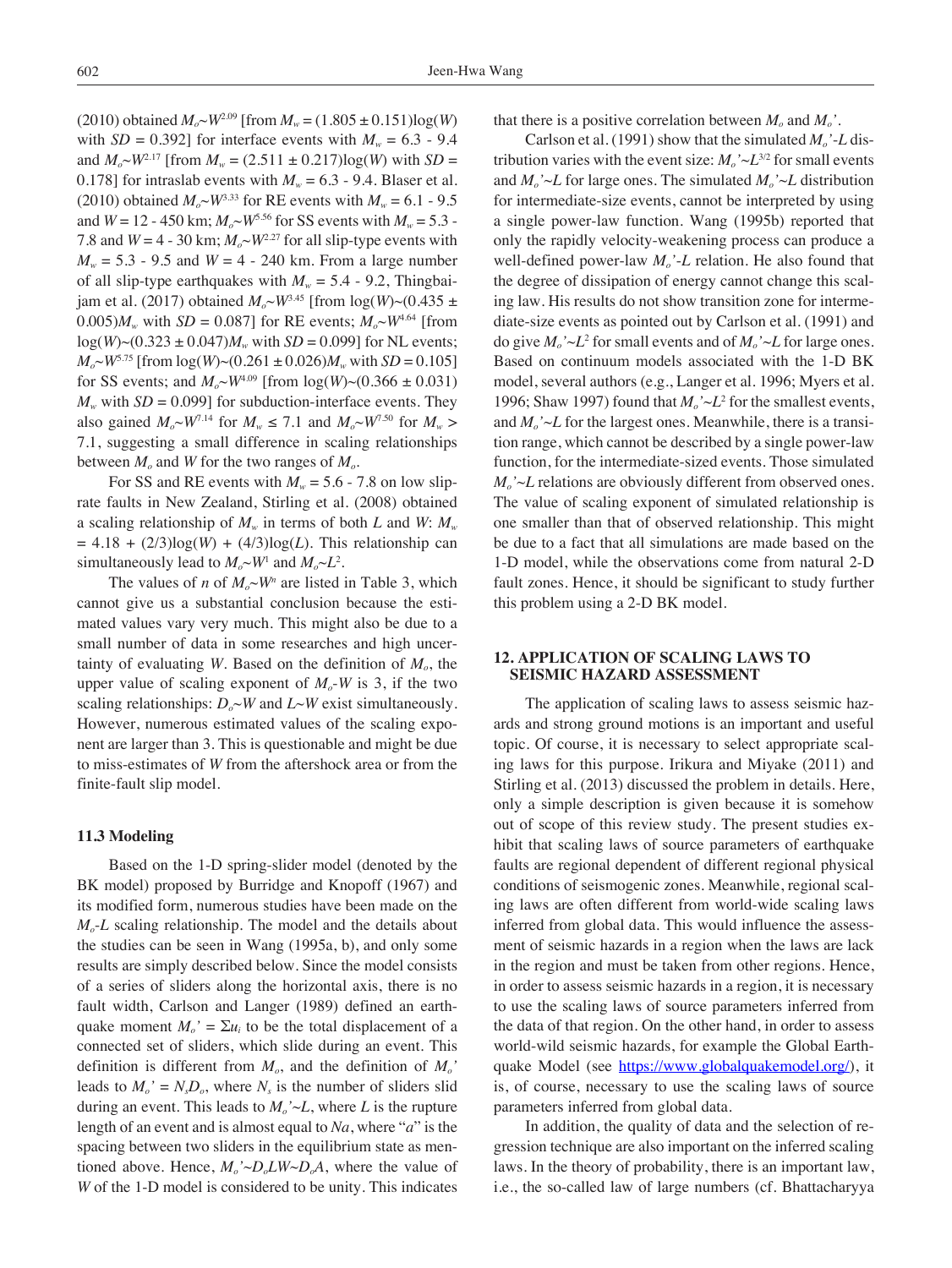| Regions                                | SS                                                                                                                                                 | RE                                             | <b>SU/TN</b>                                                                                          | $\overline{AB}$                                                                              | Authors                      |
|----------------------------------------|----------------------------------------------------------------------------------------------------------------------------------------------------|------------------------------------------------|-------------------------------------------------------------------------------------------------------|----------------------------------------------------------------------------------------------|------------------------------|
| World-wide                             |                                                                                                                                                    |                                                |                                                                                                       | 3.65                                                                                         | Nuttli (1983a)               |
| World-wide                             | 1.68 (for $L_o$ )<br>1.11 (for $L_{s}$ )                                                                                                           | 1.83 (for $L_o$ )<br>$0.95$ (for $L_{\odot}$ ) | $1.98$ (for $L_{\rm o})$<br>$0.75$ (for $L_{\rm s}$ )                                                 | $(M_w = 4.7 - 8.2)$<br>$1.04$ (for $L_{\rm s})$<br>$1.74$ (for $L_{\rm o}$                   | Wells and Coppersmith (1994) |
| World-wide                             |                                                                                                                                                    | 2.7 (small events)<br>2.9 (large events)       | 3.1 (small events)<br>4.1 (large events)                                                              |                                                                                              | Stock and Smith (2000)       |
| World-wide                             | 1.3 (L > 50 km)<br>$5.0 (L < 50$ km)                                                                                                               |                                                |                                                                                                       |                                                                                              | Stirling et al. (1996)       |
| World-wide                             | $3.13\ (M_{\rm w} < 6.5)$<br>$1.76 (M_{\nu} > 6.5)$                                                                                                |                                                |                                                                                                       |                                                                                              | Thingbaijam et al. (2017)    |
| World-wide                             |                                                                                                                                                    |                                                |                                                                                                       | $-8.5$<br>$= 4.3$<br>$2 (M_w)$                                                               | Wang and Ou (1998)           |
| World-wide                             |                                                                                                                                                    |                                                |                                                                                                       | $5.46 - 7.79$<br>$\vert\vert$<br>$2.04~ (M_{\rm w}$                                          | Johnston et al. (1994)       |
| World-wide                             |                                                                                                                                                    |                                                | $-7.2$<br>$= 6.5$<br>$1.98\ (M_{\rm w}$                                                               |                                                                                              | Mason (1996)                 |
| World-wise                             |                                                                                                                                                    |                                                |                                                                                                       | $-8.1$<br>$\overline{61}$<br>$1.2~(M_{w} =$                                                  | Stirling et al. (2002)       |
| World-wide                             | $2.54 (M_w = 6.0 - 8.0)$                                                                                                                           |                                                | 3.00 $(Mw = 6.0 - 8.0;$ continental)<br>2.73 ( $M_{w} = 6.0 - 8.0$ ; subduction)                      |                                                                                              | Papazachos et al. (2004)     |
| World-wide                             | 1.31 (M <sub>w</sub> > 5.97)                                                                                                                       | $2.82$ $(Mw > 5.97)$                           | $0.71~(M_{\nu} > 5.97)$                                                                               |                                                                                              | Wesnousky (2008)             |
| World-wide                             | $2.42 (Mw = 5.3 - 8.1)$                                                                                                                            | $2.42 (Mw = 6.1 - 9.5)$                        |                                                                                                       | $= 5.3 - 9.5$<br>2.78 (M <sub>w</sub>                                                        | Blaser et al. (2010)         |
| Plate boundary                         | (based on surface rupture length)<br>$2.5 (A = 3400 - 45500$ m <sup>2</sup> )<br>$3.0 (A = 0 - 5500 \text{ m}^2)$<br>$1.5 (A > 45500 \text{ m}^2)$ |                                                | (based on surface rupture length)<br>$3.0 (A = 0 - 5500 \text{ m}^2)$<br>$2.5 (A > 5500 \text{ m}^2)$ |                                                                                              | Leonard (2010)               |
| Plate boundary                         | (based on subsurface rupture length)<br>$2.27 (A = 0 - 5500$ m <sup>2</sup> )<br>~1 $(A > 45500 \text{ m}^2)$                                      |                                                | (based on subsurface rupture length)<br>2.27 (A > 5500 m <sup>2</sup> )                               |                                                                                              | Leonard (2010)               |
| Stable continental regions             |                                                                                                                                                    |                                                |                                                                                                       | (based on surface rupture length)<br>$3.0 (A = 0 - 2500 m2)$<br>$2.5 (A > 2500 \text{ m}^2)$ | Leonard (2010)               |
| Stable continental regions             |                                                                                                                                                    |                                                |                                                                                                       | (based on subsurface rupture length)<br>2.5(A > 0)                                           | Leonard (2010)               |
| Continental earthquakes                | 3 (small events)<br>2 (large events)                                                                                                               |                                                | 3 (small events)<br>2 (large events)                                                                  |                                                                                              | Stock and Smith (2000)       |
| Continental/interplate earthquakes     |                                                                                                                                                    |                                                |                                                                                                       | 5.5)<br>$1.2~(M_{w} >$                                                                       | Romanowicz and Ruff (2002)   |
| Continental/intrapolate<br>earthquakes |                                                                                                                                                    |                                                |                                                                                                       | 1.09 (M <sub>w</sub> > 5.5)                                                                  | Romanowicz and Ruff (2002)   |
| Interplate earthquakes                 |                                                                                                                                                    |                                                |                                                                                                       | $2.09 (M_w = 6.3 - 9.4)$                                                                     | Strasser et al. (2010)       |
| Intrapolate earthquakes                |                                                                                                                                                    |                                                |                                                                                                       | $2.17 (M_w = 6.3 - 9.4)$                                                                     | Strasser et al. (2010)       |
|                                        |                                                                                                                                                    |                                                |                                                                                                       |                                                                                              |                              |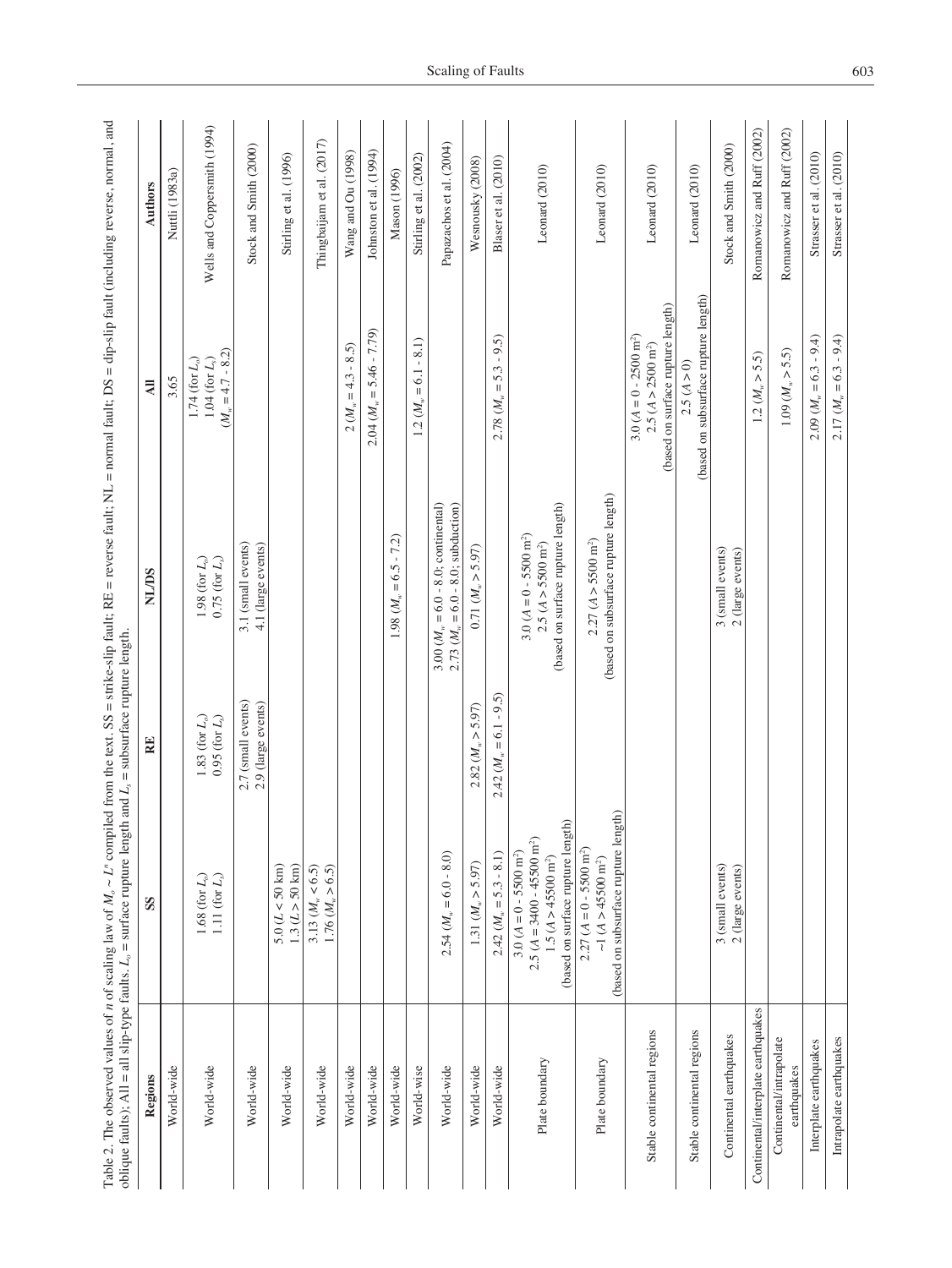|                 |                                                                                                                                                                                      |    | Table 2. (Continued)      |                                                                            |                            |
|-----------------|--------------------------------------------------------------------------------------------------------------------------------------------------------------------------------------|----|---------------------------|----------------------------------------------------------------------------|----------------------------|
| Regions         | SS                                                                                                                                                                                   | RE | <b>SU/IN</b>              | $\overline{a}$                                                             | <b>Authors</b>             |
| Japan           |                                                                                                                                                                                      |    |                           | $3 (M_w < 6.5)$<br>2 (M <sub>w</sub> > 6.5)                                | Shimazaki (1986)           |
| Japan           |                                                                                                                                                                                      |    |                           | 2.1 (large events)                                                         | Stirling et al. (1996)     |
| Japan           |                                                                                                                                                                                      |    | 3.2                       |                                                                            | Stock and Smith (2000)     |
| Eastern Russian |                                                                                                                                                                                      |    | 2.9                       |                                                                            | Stock and Smith (2000)     |
| Taiwan          | $2.0 (M_w = 4.6 - 8.9)$                                                                                                                                                              |    | $2.38(M_{\rm w}=4.6-8.9)$ | $2.13 (M_w = 4.6 - 8.9)$<br>$2.00~(M_\ast<6.5)$<br>$3.00~(M_\ast\!>\!6.5)$ | Yen and Ma (2011)          |
| California, USA | 2.8 (small events)<br>2.1 (large events)                                                                                                                                             |    |                           |                                                                            | Stock and Smith (2000)     |
| Other regions   | 2.9 (small events)<br>2.3 (large events)                                                                                                                                             |    |                           |                                                                            | Stock and Smith (2000)     |
| New Zealand     |                                                                                                                                                                                      |    |                           | $3.0 (L < 6 \text{ km})$<br>$2.3 (L > 6 \text{ km})$                       | Dowrick and Rhoades (2004) |
|                 | Table 3. The observed values of <i>n</i> of scaling law of $M_a \sim W^a$ compiled from the text. SS = strike-slip fault; RE = reverse fault; NL = normal fault; DS = dip-slip fault |    |                           |                                                                            |                            |
|                 |                                                                                                                                                                                      |    |                           |                                                                            |                            |

| $\overline{\phantom{a}}$<br>l<br>l                                                      |                                                                                                                              |
|-----------------------------------------------------------------------------------------|------------------------------------------------------------------------------------------------------------------------------|
| I<br>ļ<br>l<br>ļ<br>l<br>l<br>l<br>ļ                                                    |                                                                                                                              |
| l<br>I                                                                                  |                                                                                                                              |
| l<br>ı<br>l<br>$\frac{1}{2}$<br>Ì<br>İ<br>֠<br>ĺ<br>l<br>١<br>$\mathbf \zeta$<br>ś<br>Ó | ¢<br>l<br>l<br>į<br>١<br>l<br>֕<br>١<br>l<br>ţ<br>Í<br>č<br>Comments C<br>ļ<br>$\sim$<br>i<br>i<br>ļ<br>Ì<br>I<br><br>:<br>i |

| (including reverse, normal, and oblique raulis); $A\mu = \mu$ is sup-type raulis. |                                  |                                            |                                                                                             |                                                                    |                                                                  |
|-----------------------------------------------------------------------------------|----------------------------------|--------------------------------------------|---------------------------------------------------------------------------------------------|--------------------------------------------------------------------|------------------------------------------------------------------|
| Regions                                                                           | SS                               | RE                                         | <b>NL/DS</b>                                                                                | $\overline{a}$                                                     | <b>Authors</b>                                                   |
| World-wide                                                                        | 2.24                             | 2.24                                       | 3.45                                                                                        |                                                                    | 2.24 ( $M_{\text{w}} = 4.7 - 8.2$ ) Wells and Coppersmith (1994) |
| World-wide                                                                        | 5.56 (                           | $M_w = 5.3 - 8.1$ 3.33 $(M_w = 6.1 - 9.5)$ |                                                                                             | $2.27 (M_w = 5.3 - 9.5)$                                           | Blaser et al. (2010)                                             |
| World-wide                                                                        | $6.52 (Mw = 6.0 - 8.0)$          |                                            | 5.36 $(M_{\nu} = 6.0 - 8.0)$ ; continental)<br>5.00 $(M_{\rm w} = 6.0 - 8.0)$ ; subduction) |                                                                    | Papazachos et al. (2004)                                         |
| Stable continental regions                                                        | 3.75                             |                                            | 3.75                                                                                        | 3.75                                                               | Leonard (2010)                                                   |
| World-wide                                                                        |                                  |                                            |                                                                                             | 7.50 (M <sub>w</sub> > 7.1)<br>$7.14 (M_{\rm w} < 7.1)$            | Thingbaijam et al. (2017)                                        |
| New Zealand                                                                       |                                  |                                            |                                                                                             | $3.00 (L < 6 \text{ km})$<br>4.29 (L > 6 km)<br>$(Mw = 5.9 - 8.2)$ | Dowrick and Rhoades (2004)                                       |
| Taiwan                                                                            | $M_{\rm w} = 4.6 - 8.9$<br>2.38( |                                            | $2.70$ $(Mn = 4.6 - 8.9)$                                                                   | $2.50$ $(Mn = 4.6 - 8.9)$                                          | Yen and Ma (2011)                                                |
|                                                                                   |                                  |                                            |                                                                                             |                                                                    |                                                                  |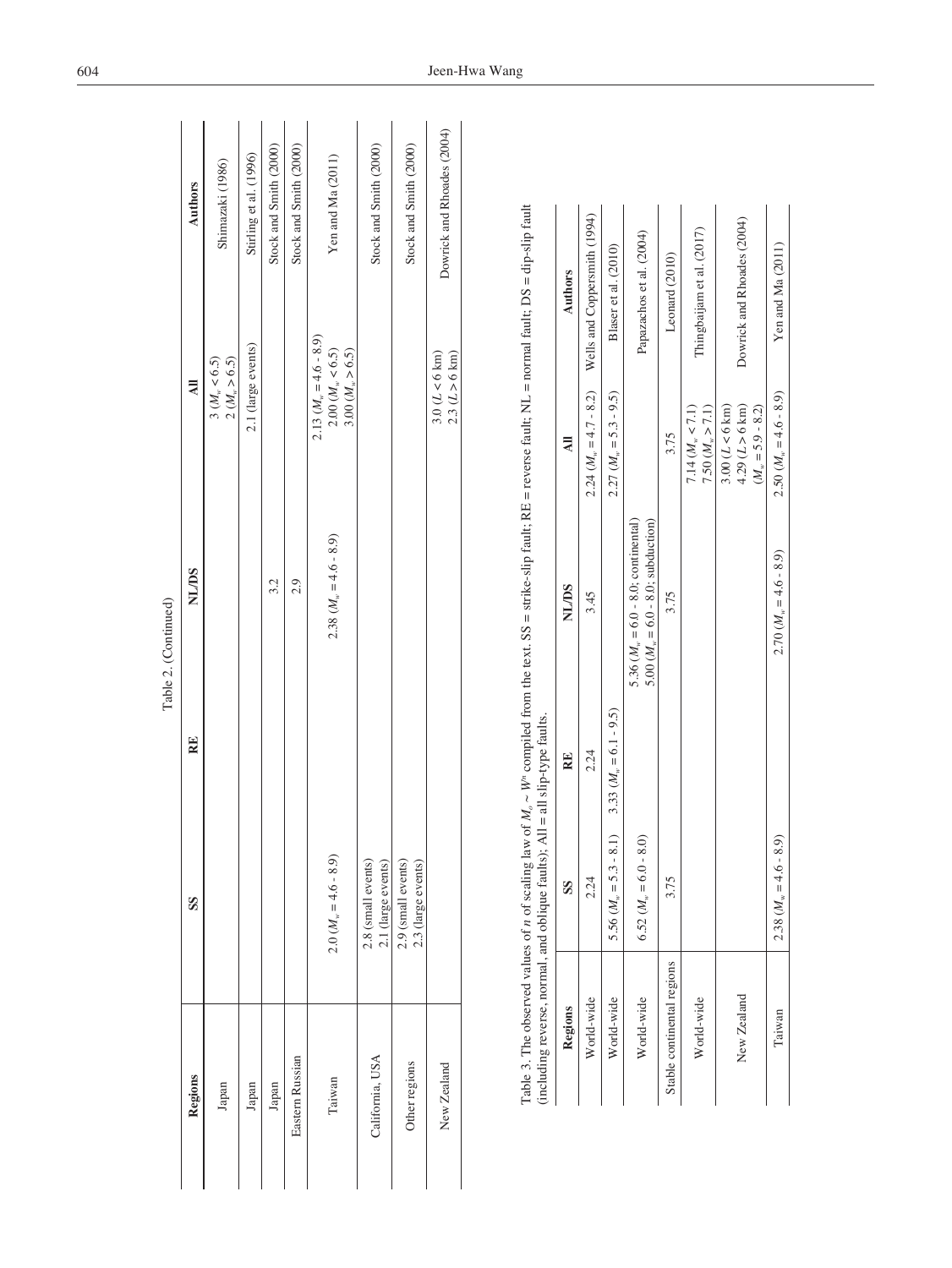and Johnson 1977), which describes the result of conducting the same experiment a large number of times. Based on this law, the statistical results obtained from a large number of trials should be close to the expected value. Hence, the scaling laws inferred from a larger number of high-quality data could be more reliable than those from a smaller number of data. Meanwhile, the scaling laws inferred from the data by using the major-axis or orthogonal least-squared regression method would be more reliable than those by using the ordinary regression method for seismic hazard assessment.

# **13. Summary**

In this paper, the observational and theoretical studies of scaling of fault parameters, including static stress drop  $(\Delta \sigma)$ , the seismic moment  $(M_o)$ , the fault length  $(L)$ , fault width  $(W)$ , fault area  $(A)$ , average displacement  $(D_0)$ , and maximum displacement  $(D_{\text{max}})$ , are reviewed and main results are described below:

- (1) Assumptions of constant  $\Delta \sigma$ , of earthquakes and selfsimilarity of faults: The assumption of constant Δ*σ* proposed by Aki (1967) is questionable.
- (2) The *L* and *W*-models: According to given observed results, it is still difficult to determine which one is better than the other.
- (3)  $L$ - $D<sub>o</sub>$  and  $L$ - $D<sub>max</sub>$  relationships: Observations and theoretical results show nonlinear correlations between *L* and  $D<sub>o</sub>$  as well as  $D<sub>max</sub>$  and thus make the assumption of constant Δ*σ* questionable.
- (4) Dependence of  $D<sub>o</sub>$  and  $D<sub>max</sub>$  on  $M<sub>o</sub>$ : For all slip-type faults  $M_o$  scales with  $D_o$  almost in a form of  $M_o \sim D_o^{2.67}$  and the scaling exponent is smaller for the dip-slip faults than for the strike-slip faults.
- (5)  $D<sub>o</sub>$ -A scaling relationships: Given result essentially exhibits  $D_{\alpha} \sim A^{0.5}$ .
- (6) The scaling relationship between  $M<sub>o</sub>$  and the fault area,  $A$ , on  $M<sub>o</sub>$ : All observations confirm the scaling relationship of  $M_o \sim A^{1.5}$ .
- (7) The scaling relationships between *W* and *L*: Given data have not yet lead to a confirmative correlation between the two source parameters.
- (8) The scaling relationships between  $M_0$  and L as well as *W*: For the  $M_{o}$ -*L* scaling relationship, the values of n are larger for small earthquakes than for large events for all slip types, even though the estimated values are not exactly the same. This result is consistent with that inferred from the seismogenic zone. Since the respective estimated values of n for various slip types vary very much, no substantial conclusion can be made. For the  $M<sub>o</sub>$ -*W* scaling relationship, given data cannot lead to a substantial correlation between the two parameters and the estimated values of scaling exponent are unreasonably high.
- (9) Modeling of  $M<sub>o</sub>$ -*L* scaling based on the one-dimensional spring-slider model in the presence of velocity-weaken-

ing friction: The simulation  $M_o' \sim L$  relations obtained by different authors are obviously different from observed ones. This might be due to a fact that simulations are made based on the 1-D model, while the observations come from natural 2-D fault zones.

(10) In order to assess seismic hazards in a region, it is necessary to use the scaling laws of source parameters inferred from the data of that region. On the other hand, in order to assess world-wild seismic hazards, it is necessary to use the scaling laws of source parameters inferred from global data.

**Acknowledgements** The author would like to thank Prof. Ruey-Juin Rau (Editor of Terrestrial, Atmospheric and Oceanic Sciences) and three anonymous reviewers for their valuable comments and suggestions to help him to substantially improve this article. This study was financially supported by Academia Sinica, the Ministry of Science and Technology (Grand No.: MOST 106-2116-M-001-005), and the Central Weather Bureau (Grand No.: MOTC-CWB-105-E-02), Taiwan, ROC.

# **References**

- Aki, K., 1966: Generation and propagation of G waves from the Niigata earthquake of June 16, 1964: Part 2. Estimation of earthquake moment, released energy, and stress-strain drop from the G wave spectrum. *Bull. Earthquake Res. Inst.*, **44**, 73-88.
- Aki, K., 1967: Scaling law of seismic spectrum. *J. Geophys. Res.*, **72**, 1217-1231, doi: 10.1029/jz072i004p01217. [\[Link](http://dx.doi.org/10.1029/jz072i004p01217)]
- Aki, K., 1972: Scaling law of earthquake source time-function. *Geophys. J. Int.*, **31**, 3-25, doi: 10.1111/j.1365- 246x.1972.tb02356.x. [\[Link](http://dx.doi.org/10.1111/j.1365-246x.1972.tb02356.x)]
- Aki, K., 1987: Magnitude-frequency relation for small earthquakes: A clue to the origin of  $f_{\text{max}}$  of large earthquakes. *J. Geophys. Res.*, **92**, 1349-1355, doi: 10.1029/  $\frac{1}{10092}$ ib02p01349. [[Link\]](http://dx.doi.org/10.1029/jb092ib02p01349)
- Aki, K., 1992: Higher-order interrelations between seismogenic structures and earthquake processes. *Tectonophysics*, **211**, 1-12, doi: 10.1016/0040-1951(92)90047 a.  $[Link]$  $[Link]$  $[Link]$
- Aki, K. and P. G. Richards, 1980: Quantitative Seismology: Theory and Methods, W. H. Freeman and Co., San Francisco, 932 pp.
- Allmann, B. P. and P. M. Shearer, 2009: Global variations of stress drop for moderate to large earthquakes. *J. Geophys. Res.*, **114**, B01310, doi: 10.1029/2008JB005821. [\[Link](http://dx.doi.org/10.1029/2008JB005821)]
- Anderson, J. G., S. G. Wesnousky, and M. W. Stirling, 1996: Earthquake size as a function of fault slip rate. *Bull. Seismol. Soc. Am.*, **86**, 683-690.
- Anderson, J. G., G. P. Biasi, and S. G. Wesnousky, 2017: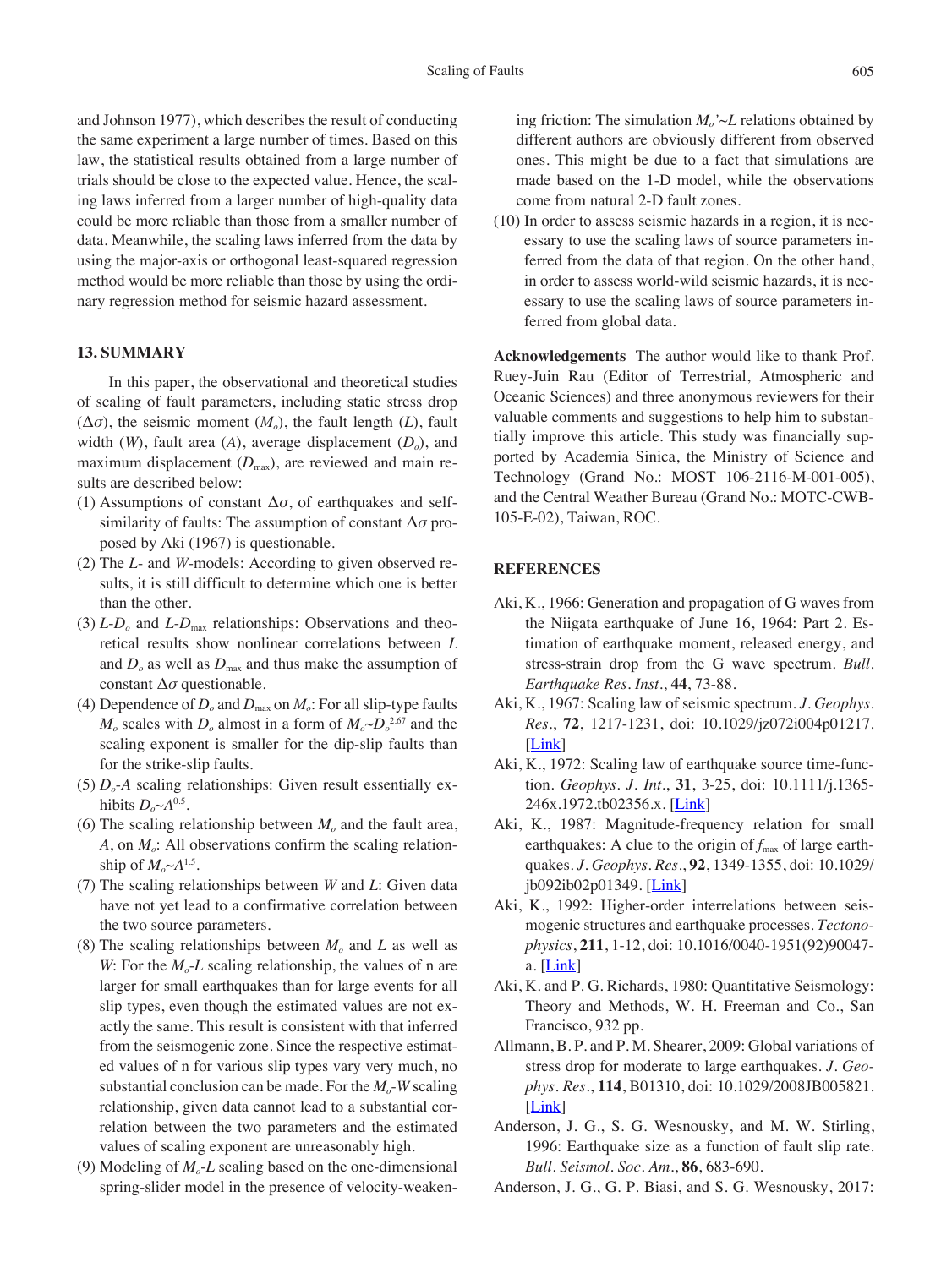Fault-scaling relationships depend on the average faultslip rate. *Bull. Seismol. Soc. Am.*, **107**, 2561-2577, doi: 10.1785/0120160361. [[Link\]](http://dx.doi.org/10.1785/0120160361)

- Archuleta, R. J., 1982: Analysis of near-source static and dynamic measurements from the 1979 Imperial Valley earthquake. *Bull. Seismol. Soc. Am.*, **72**, 1927-1956.
- Asano, K. and T. Iwata, 2011: Characterization of stress drops on asperities estimated from the heterogeneous kinematic slip model for strong motion prediction for inland crustal earthquakes in Japan. *Pure Appl. Geophys.*, **168**, 105-116, doi: 10.1007/s00024-010-0116-y. [\[Link](http://dx.doi.org/10.1007/s00024-010-0116-y)]
- Asano, K., T. Iwata, and K. Irikura, 2003: Source characteristics of shallow intraslab earthquakes derived from strong-motion simulations. *Earth Planets Space*, **55**, e5-e8, doi: 10.1186/bf03351744. [\[Link](http://dx.doi.org/10.1186/bf03351744)]
- Bhattacharyya, G. K. and R. A. Johnson, 1977: Statistical Concepts and Methods, Wiley, 656 pp.
- Bilek, S. L. and T. Lay, 1999: Rigidity variations with depth along interplate megathrust faults in subduction zones. *Nature*, **400**, 443-446, doi: 10.1038/22739. [[Link\]](http://dx.doi.org/10.1038/22739)
- Bizzarri, A., 2011: On the deterministic description of earthquakes. *Rev. Geophys.*, **49**, RG3002, doi: 10.1029/2011RG000356. [[Link](http://dx.doi.org/10.1029/2011RG000356)]
- Blaser, L., F. Krüger, M. Ohrnberger, and F. Scherbaum, 2010: Scaling relations of earthquake source parameter estimates with special focus on subduction environment. *Bull. Seismol. Soc. Am.*, **100**, 2914-2926, doi: 10.1785/0120100111. [[Link\]](http://dx.doi.org/10.1785/0120100111)
- Bodin, P. and J. N. Brune, 1996: On the scaling of slip with rupture length for shallow strike-slip earthquakes: Quasi-static models and dynamic rupture propagation. *Bull. Seismol. Soc. Am.*, **86**, 1292-1299.
- Boore, D. M. and G. M. Atkinson, 1987: Stochastic prediction of ground motion and spectral response parameters at hard-rock sites in eastern North America. *Bull. Seismol. Soc. Am.*, **77**, 440-467.
- Bracewell, R. N., 1986: The Fourier Transform and Its Applications, McGraw-Hill, New York, 474 pp.
- Burridge, R. and L. Knopoff, 1967: Model and theoretical seismicity. *Bull. Seismol. Soc. Am.*, **57**, 341-371.
- Carlson, J. M. and J. S. Langer, 1989: Mechanical model of an earthquake fault. *Phys. Rev. A*, **40**, 6470-6484, doi: 10.1103/physreva.40.6470. [[Link\]](http://dx.doi.org/10.1103/physreva.40.6470)
- Carlson, J. M., J. S. Langer, B. E. Shaw, and C. Tang, 1991: Intrinsic properties of a Burridge-Knopoff model of an earthquake fault. *Phys. Rev. A*, **44**, 884-897, doi: 10.1103/physreva.44.884. [[Link\]](http://dx.doi.org/10.1103/physreva.44.884)
- Carpenter, N. S., S. J. Payne, and A. L. Schafer, 2012: Toward reconciling magnitude discrepancies estimated from paleoearthquake data. *Seismol. Res. Lett.*, **83**, 555-565, doi: 10.1785/gssrl.83.3.555. [\[Link](http://dx.doi.org/10.1785/gssrl.83.3.555)]
- Chinnery, M. A., 1964: The strength of the Earth's crust under horizontal shear stress. *J. Geophys. Res.*, **69**, 2085-

2089, doi: 10.1029/jz069i010p02085. [\[Link](http://dx.doi.org/10.1029/jz069i010p02085)]

- Das, S., 1982: Appropriate boundary conditions for modeling very long earthquakes and physical consequences. *Bull. Seismol. Soc. Am.*, **72**, 1911-1926.
- Denolle, M. A. and P. M. Shearer, 2016: New perspectives on self-similarity for shallow thrust earthquakes. *J. Geophys. Res.*, **121**, 6533-6565, doi: 10.1002/2016JB013105. [[Link\]](http://dx.doi.org/10.1002/2016JB013105)
- Dietz, L. D. and W. L. Ellsworth, 1990: The October 17, 1989, Loma Prieta, California, Earthquake and its aftershocks: Geometry of the sequence from high-resolution locations. *Geophys. Res. Lett.*, **17**, 1417-1420, doi: 10.1029/GL017i009p01417. [[Link](http://dx.doi.org/10.1029/GL017i009p01417)]
- Dowrick, D. J. and D. A. Rhoades, 2004: Relations between earthquake magnitude and fault rupture dimensions: How regionally variable are they? *Bull. Seismol. Soc. Am.*, **94**, 776-788, doi: 10.1785/0120030151. [[Link\]](http://dx.doi.org/10.1785/0120030151)
- Fletcher, J. B., 1982: A comparison between the tectonic stress measured in situ and stress parameters from induced seismicity at Monticello Reservoir, South Carolina. *J. Geophys. Res.*, **87**, 6931-6944, doi: 10.1029/ jb087ib08p06931. [[Link\]](http://dx.doi.org/10.1029/jb087ib08p06931)
- Fletcher, J. B., L. C. Haar, F. L. Vernon, J. N. Brune, T. C. Hanks, and J. Berger, 1986: The effects of attenuation on the scaling of source parameters for earthquakes at Anza, California. In: Das, S., J. Boatwright, and C. H. Scholz (Eds.), Earthquake Source Mechanics, Geophysical Monograph Series, Vol. 37, American Geophysical Union, 331-338, doi: 10.1029/GM037p0331. [\[Link\]](http://dx.doi.org/10.1029/GM037p0331)
- Funning, G., A. M. Ferreira, J. M. Weston, and H. Bloomfield, 2013: Investigating earthquake self-similarity using a 20 year catalog of source parameters derived from InSAR data. American Geophysical Union, Fall Meeting 2013, NG11A-1587.
- Geller, R. J., 1976: Scaling relations for earthquake source parameters and magnitudes. *Bull. Seismol. Soc. Am.*, **66**, 1501-1523.
- Graves, R., T. H. Jordan, S. Callaghan, E. Deelman, E. Field, G. Juve, C. Kesselman, P. Maechling, G. Mehta, K. Milner, D. Okaya, P. Small, and K. Vahi, 2011: CyberShake: A physics-based seismic hazard model for southern California. *Pure Appl. Geophys.*, **168**, 367- 381, doi: 10.1007/s00024-010-0161-6. [\[Link](http://dx.doi.org/10.1007/s00024-010-0161-6)]
- Gutenberg, B. and C. F. Richter, 1956: Magnitude and energy of earthquakes. *Ann. Geophys.*, **9**, 1-15, doi:  $10.4401/ag-5590.$  [*Link*]
- Haar, L. C., J. B. Fletcher, and C. S. Mueller, 1984: The 1982 Enola, Arkansas, swarm and scaling of ground motion in the eastern United States. *Bull. Seismol. Soc. Am.*, **74**, 2463-2482.
- Hanks, T. C., 1977: Earthquake stress drops, ambient tectonic stresses and stresses that drive plate motions. *Pure Appl. Geophys.*, **115**, 441-458, doi: 10.1007/ BF01637120. [\[Link](http://dx.doi.org/10.1007/BF01637120)]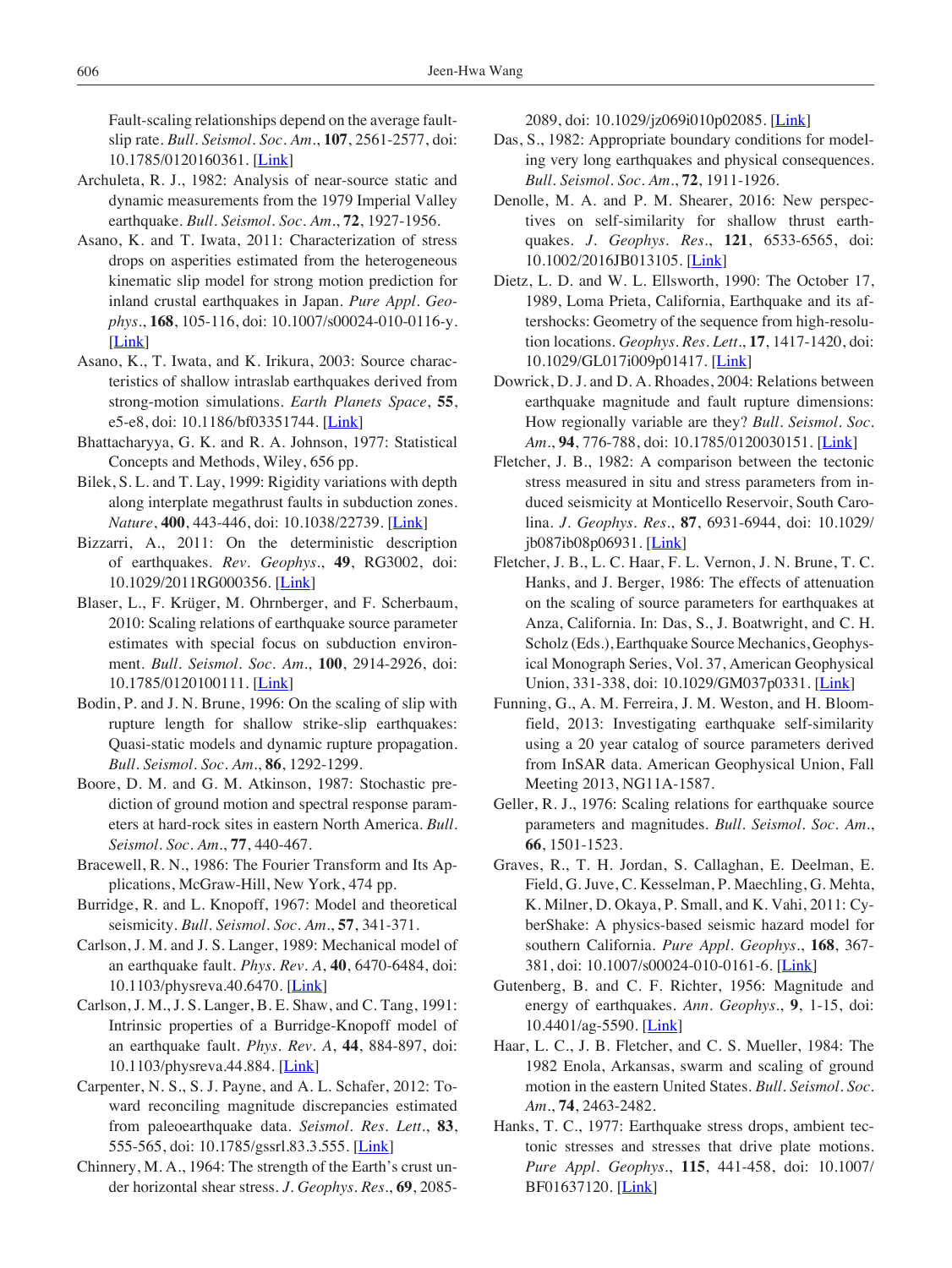- Hanks, T. C. and W. H. Bakun, 2002: A bilinear sourcescaling model for M-log A observations of continental earthquakes. *Bull. Seismol. Soc. Am.*, **92**, 1841-1846, doi: 10.1785/0120010148. [[Link\]](http://dx.doi.org/10.1785/0120010148)
- Hanks, T. C. and W. H. Bakun, 2008: M-logA observations for recent large earthquakes. *Bull. Seismol. Soc. Am.*, **98**, 490-494, doi: 10.1785/0120070174. [\[Link\]](http://dx.doi.org/10.1785/0120070174)
- Hanks, T. C. and H. Kanamori, 1979: A moment magnitude scale. *J. Geophys. Res.*, **84**, 2348-2350, doi: 10.1029/ JB084iB05p02348. [\[Link](http://dx.doi.org/10.1029/JB084iB05p02348)]
- Hardebeck, J. L. and A. Aron, 2009: Earthquake stress drops and inferred fault strength on the Hayward fault, east San Francisco Bay, California. *Bull. Seismol. Soc. Am.*, **99**, 1801-1814, doi: 10.1785/0120080242. [\[Link\]](http://dx.doi.org/10.1785/0120080242)
- Hartzell, S. H. and T. H. Heaton, 1988: Failure of self-similarity for large (*Mω* > 8¼) earthquakes. *Bull. Seismol. Soc. Am.*, **78**, 478-488.
- Heimpel, M. and P. Malin, 1998: Aseismic slip in earthquake nucleation and self-similarity: Evidence from Parkfield, California. *Earth Planet. Sci. Lett.*, **157**, 249- 254, doi: 10.1016/s0012-821x(98)00035-1. [[Link\]](http://dx.doi.org/10.1016/s0012-821x(98)00035-)
- Hillers, G. and S. G. Wesnousky, 2008: Scaling relations of strike-slip earthquakes with different slip-rate-dependent properties at depth. *Bull. Seismol. Soc. Am.*, **98**, 1085-1101, doi: 10.1785/0120070200. [\[Link\]](http://dx.doi.org/10.1785/0120070200)
- Huang, W. G., J. H. Wang, B. S. Huang, K. C. Chen, T. M. Chang, R. D. Hwang, H. C. Chiu, and C. C. P. Tsai, 2001: Estimates of source parameters for the 1999 Chi-Chi, Taiwan, earthquake based on Brune's source model. *Bull. Seismol. Soc. Am.*, **91**, 1190-1198.
- Hwang, R. D., J. H. Wang, B. S. Huang, K. C. Chen, W. G. Huang, T. M. Chang, H. C. Chiu, and C. C. P. Tsai, 2001: Estimates of stress drop of the Chi-Chi, Taiwan, earthquake of 20 September 1999 from near-field seismograms. *Bull. Seismol. Soc. Am.*, **91**, 1158-1166.
- Ichinose, G. A., H. K. Thio, and P. G. Somerville, 2006: Moment tensor and rupture model for the 1949 Olympia, Washington, earthquake and scaling relations for cascadia and global intraslab earthquakes. *Bull. Seismol. Soc. Am.*, **96**, 1029-1037, doi: 10.1785/0120050132. [\[Link](http://dx.doi.org/10.1785/0120050132)]
- Imanishi, K. and W. L. Ellsworth, 2006: Source scaling relationships of microearthquakes at Parkfield, CA, determined using the SAFOD pilot hole seismic array. In: Abercrombie, R. E., A. McGarr, G. Di Toro, and H. Kanamori (Eds.), Earthquakes: Radiated Energy and the Physics of Faulting, Vol. 170, Geophysical Monograph Series, American Geophysical Union, Washing-ton, D.C., 81-90, doi: 10.1029/170GM10. [[Link\]](http://dx.doi.org/10.1029/170GM10)
- Irikura, K. and H. Miyake, 2011: Recipe for Predicting Strong Ground Motion from Crustal Earthquake Scenarios. *Pure Appl. Geophys.*, **168**, 85-104, doi: 10.1007/ s00024-010-0150-9. [\[Link](http://dx.doi.org/10.1007/s00024-010-0150-9)]
- Johnston, A. C., L. R. Kanter, K. J. Coppersmith, and C.

A. Cornell, 1994: Seismotectonic interpretations and conclusions from the stable continental region seismicity database. The Earthquakes of Stable Continental Regions, Vol. 1: Assessment of Large Earthquake Potential, Electric Power Research Institute, Palo Alto, California.

- Kanamori, H. and C. R. Allen, 1986: Earthquake repeat time and average stress drop. In: Das, S., J. Boatwright, and C. H. Scholz (Eds.), Earthquake Source Mechanics, Vol. 37, Geophysical Monograph Series, American Geophysical Union, 227-235, doi: 10.1029/ GM037p0227. [*Link*]
- Kanamori, H. and D. L. Anderson, 1975: Theoretical basis of some empirical relations in seismology. *Bull. Seismol. Soc. Am.*, **65**, 1073-1095.
- Kanamori, H., J. Mori, and T. H. Heaton, 1990: The 3 December 1988, Pasadena earthquake ( $M<sub>L</sub> = 4.9$ ) recorded with the very broadband system in Pasadena. *Bull. Seismol. Soc. Am.*, **80**, 483-487.
- Kanamori, H., J. Mori, E. Hauksson, T. H. Heaton, L. K. Hutton, and L. M. Jones, 1993: Determination of earthquake energy release and  $M_l$  using TERRAscope. *Bull*. *Seismol. Soc. Am.*, **83**, 330-346.
- Kase, Y., 2010: Slip-length scaling law for strike-slip multiple segment earthquakes based on dynamic rupture simulations. *Bull. Seismol. Soc. Am.*, **100**, 473-481, doi: 10.1785/0120090090. [\[Link](http://dx.doi.org/10.1785/0120090090)]
- King, G. C. P. and S. G. Wesnousky, 2007: Scaling of fault parameters for continental strike-slip earthquakes. *Bull. Seismol. Soc. Am.*, **97**, 1833-1840, doi: 10.1785/0120070048. [\[Link](http://dx.doi.org/10.1785/0120070048)]
- Knopoff, L., 1958: Energy release in earthquakes. *Geophys. J. Int.*, **1**, 44-52, doi: 10.1111/j.1365-246X.1958. tb00033.x. [\[Link](http://dx.doi.org/10.1111/j.1365-246X.1958.tb00033.x)]
- Langer, J. S., J. M. Carlson, C. R. Myers, and B. E. Shaw, 1996: Slip complexity in dynamic models of earthquake faults. *Proc. Natl. Acad. Sci. USA*, **93**, 3825-3829.
- Leonard, M., 2010: Earthquake fault scaling: Self-consistent relating of rupture length, width, average displacement, and moment release. *Bull. Seismol. Soc. Am.*, **100**, 1971-1988, doi: 10.1785/0120090189. [[Link\]](http://dx.doi.org/10.1785/0120090189)
- Leonard, M., 2014: Self-consistent earthquake fault-scaling relations: Update and extension to stable continental strike-slip faults. *Bull. Seismol. Soc. Am.*, **104**, 2953- 2965, doi: 10.1785/0120140087. [\[Link](http://dx.doi.org/10.1785/0120140087)]
- Liu-Zeng, J., T. Heaton, and C. DiCaprio, 2005: The effect of slip variability on earthquake slip-length scaling. *Geophys. J. Int.*, **162**, 841-849, doi: 10.1111/j.1365- 246x.2005.02679.x. [*Link*]
- Luo, Y., J. P. Ampuero, K. Miyakoshi, and K. Irikura, 2017: Surface rupture effects on earthquake moment-area scaling relations. *Pure Appl. Geophys.*, **174**, 3331- 3342, doi: 10.1007/s00024-017-1467-4. [\[Link](http://dx.doi.org/10.1007/s00024-017-1467-4)]
- Ma, K.-F. and H. Kanamori, 1994: Broadband waveform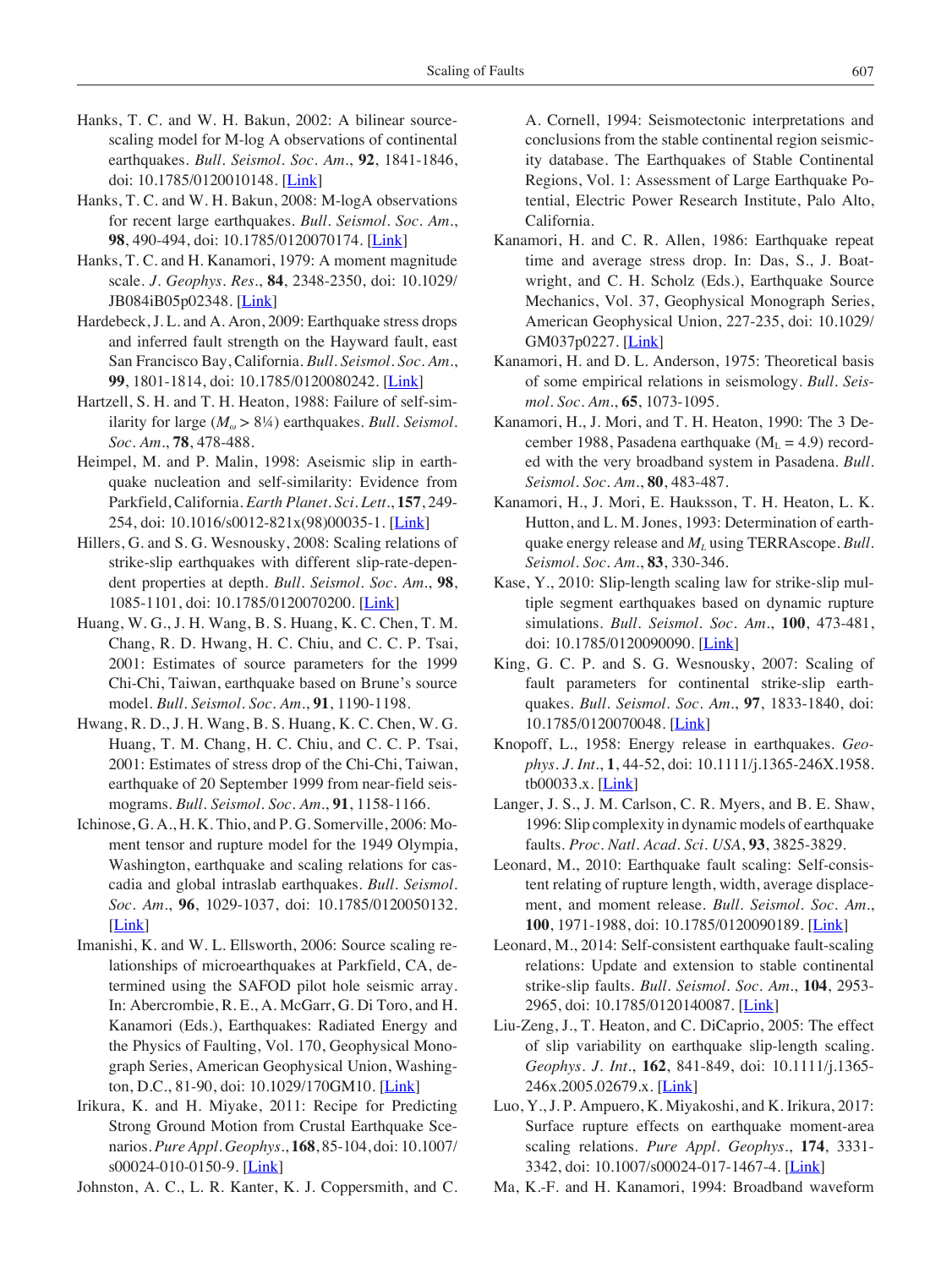observation of the 28 June 1991 Sierra Madre earthquake sequence  $(M_L = 5.8)$ . *Bull. Seismol. Soc. Am.*, **84**, 1725-1738.

- Mai, P. M. and G. C. Beroza, 2000: Source scaling properties from finite-fault-rupture models. *Bull. Seismol. Soc. Am.*, **90**, 604-615, doi: 10.1785/0119990126. [\[Link\]](http://dx.doi.org/10.1785/0119990126)
- Manighetti, I., M. Campillo, C. Sammis, P. M. Mai, and G. King, 2005: Evidence for self-similar, triangular slip distributions on earthquakes: Implications for earthquake and fault mechanics. *J. Geophys. Res.*, **110**, B05302, doi: 10.1029/2004JB003174. [[Link\]](http://dx.doi.org/10.1029/2004JB003174)
- Manighetti, I., M. Campillo, S. Bouley, and F. Cotton, 2007: Earthquake scaling, fault segmentation, and structural maturity. *Earth Planet. Sci. Lett.*, **253**, 429-438, doi: 10.1016/j.epsl.2006.11.004. [[Link](http://dx.doi.org/10.1016/j.epsl.2006.11.004)]
- Mason, D. B., 1996: Earthquake magnitude potential of the Intermountain Seismic Belt, USA, from surface-parameter scaling of late Quaternary faults. *Bull. Seismol. Soc. Am.*, **86**, 1487-1506.
- Murotani, S., H. Miyake, and K. Koketsu, 2008: Scaling of characterized slip models for plate-boundary earthquakes. *Earth Planets Space*, **60**, 987-991, doi: 10.1186/bf03352855. [[Link\]](http://dx.doi.org/10.1186/bf03352855)
- Murotani, S., K. Satake, and Y. Fujii, 2013: Scaling relations of seismic moment, rupture area, average slip, and asperity size for M~9 subduction-zone earthquakes. *Geophys. Res. Lett.*, **40**, 5070-5074, doi: 10.1002/ grl.50976. [[Link\]](http://dx.doi.org/10.1002/grl.50976)
- Myers, C. R., B. E. Shaw, and J. S. Langer, 1996: Slip complexity in a crustal-plane model of an earthquake fault. *Phys. Rev. Lett.*, **77**, 972-975, doi: 10.1103/physrev-lett.77.972. [\[Link](http://dx.doi.org/10.1103/physrevlett.77.972)]
- Nadeau, R. M. and L. R. Johnson, 1998: Seismological studies at Parkfield VI: Moment release rates and estimates of source parameters for small repeating earthquakes. *Bull. Seismol. Soc. Am.*, **88**, 790-814.
- Nuttli, O. W., 1983a: Average seismic source-parameter relations for mid-plate earthquakes. *Bull. Seismol. Soc. Am.*, **73**, 519-535.
- Nuttli, O. W., 1983b: Empirical magnitude and spectral scaling relations for mid-plate and plate-margin earthquakes. *Tectonophysics*, **93**, 207-223, doi: 10.1016/0040-1951(83)90278-0. [[Link\]](http://dx.doi.org/10.1016/0040-1951(83)90278-0)
- Papazachos, B. C., E. M. Scordilis, D. G. Panagiotopoulos, C. B. Papazachos, and G. F. Karakaisis, 2004: Global relations between seismic fault parameters and moment magnitude of earthquakes. *Bulletin of the Geo*log*ical Society of Greece*, **36**, 1482-1489, doi: 10.12681/ bgsg.16538. [[Link\]](http://dx.doi.org/10.12681/bgsg.16538)
- Patanè, D., F. Ferrucci, E. Giampiccolo, and L. Scaramuzzino, 1997: Source scaling of microearthquakes at Mt. Etna volcano and in the Calabrian Arc (southern Italy). *Geophys. Res. Lett.*, **24**, 1879-1882, doi: 10.1029/97gl01745. [\[Link](http://dx.doi.org/10.1029/97gl01745)]
- Pegler, G. and S. Das, 1996: Analysis of the relationship between seismic moment and fault length for large crustal strike-slip earthquakes between 1977-92. *Geophys. Res. Lett.*, **23**, 905-908, doi: 10.1029/96gl00963. [\[Link](http://dx.doi.org/10.1029/96gl00963)]
- Prieto, G. A., P. M. Shearer, F. L. Vernon, and D. Kilb, 2004: Earthquake source scaling and self-similarity estimation from stacking P and S spectra. *J. Geophys. Res.*, **109**, B08310, doi: 10.1029/2004jb003084. [[Link\]](http://dx.doi.org/10.1029/2004jb003084)
- Romanowicz, B., 1992: Strike-slip earthquakes on quasivertical transcurrent faults: Inferences for general scaling relations. *Geophys. Res. Lett.*, **19**, 481-484, doi: 10.1029/92gl00265. [\[Link](http://dx.doi.org/10.1029/92gl00265)]
- Romanowicz, B. and L. J. Ruff, 2002: On moment-length scaling of large strike slip earthquakes and the strength of faults. *Geophys. Res. Lett.*, **29**, 45-1-45-4, doi: 10.1029/2001gl014479. [\[Link](http://dx.doi.org/10.1029/2001gl014479)]
- Romanowicz, B. and J. B. Rundle, 1993: On scaling relations for large earthquakes. *Bull. Seismol. Soc. Am.*, **83**, 1294-1297.
- Scholz, C. H., 1982: Scaling laws for large earthquakes: Consequences for physical models. *Bull. Seismol. Soc. Am.*, **72**, 1-14.
- Scholz, C. H., 1990: The Mechanics of Earthquakes and Faulting, Cambridge University Press, Cambridge, 461 pp.
- Scholz, C. H., 1994a: A reappraisal of large earthquake scaling. *Bull. Seismol. Soc. Am.*, **84**, 215-218.
- Scholz, C. H., 1994b: Reply to comments on "A reappraisal of large earthquake scaling" by C. Scholz. *Bull. Seismol. Soc. Am.*, **84**, 1677-1678.
- Scholz, C. H., 1997: Size distributions for large and small earthquakes. *Bull. Seismol. Soc. Am.*, **87**, 1074-1077.
- Scholz, C. H. and P. A. Cowie, 1990: Determination of total strain from faulting using slip measurements. *Nature*, **346**, 837-839, doi: 10.1038/346837a0. [\[Link](http://dx.doi.org/10.1038/346837a0)]
- Scholz, C. H., C. A. Aviles, and S. G. Wesnousky, 1986: Scaling differences between large interplate and intraplate earthquakes. *Bull. Seismol. Soc. Am.*, **76**, 65-70.
- Schwartz, D. P. and K. J. Coppersmith, 1984: Fault behavior and characteristic earthquakes: Examples from the Wasatch and San Andreas Fault Zones. *J. Geophys. Res.*, **89**, 5681-5698, doi: 10.1029/jb089ib07p05681. [\[Link](http://dx.doi.org/10.1029/jb089ib07p05681)]
- Shaw, B. E., 1997: Model quakes in the two-dimensional wave equation. *J. Geophys. Res.*, **102**, 27367-27377, doi: 10.1029/97jb02786. [\[Link](http://dx.doi.org/10.1029/97jb02786)]
- Shaw, B. E., 2009: Constant stress drop from small to great earthquakes in magnitude-area scaling. *Bull. Seismol. Soc. Am.*, **99**, 871-875, doi: 10.1785/0120080006. [\[Link](http://dx.doi.org/10.1785/0120080006)]
- Shaw, B. E. and C. H. Scholz, 2001: Slip-length scaling in large earthquakes: Observations and theory and implications for earthquake physics. *Geophys. Res. Lett.*, **28**,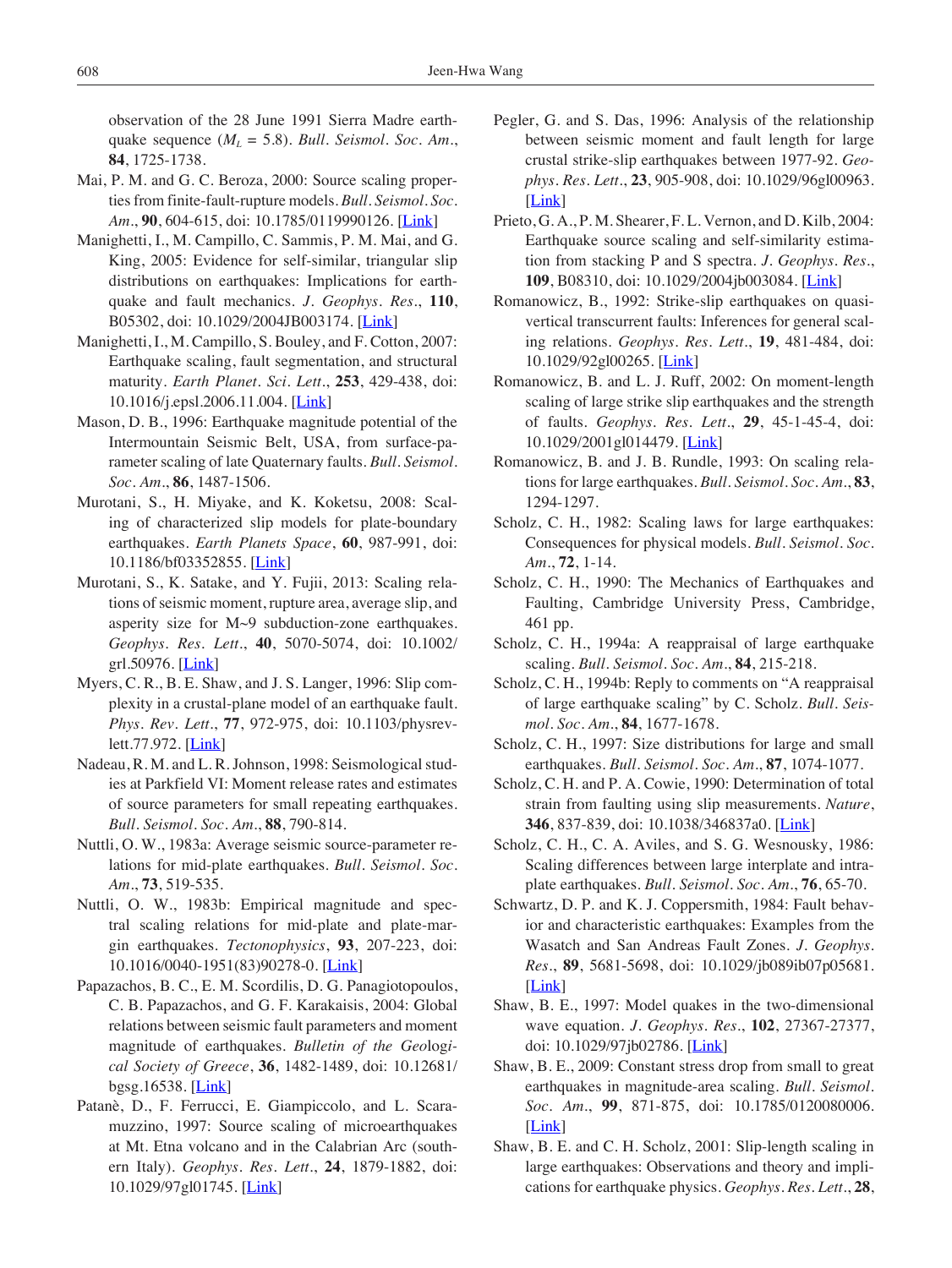2995-2998 , doi: 10.1029/2000gl012762. [\[Link](file:///TAO/Publication/Vol.%2029/29%236/01-TAO-D-18-00060(T)(Review)/ttp:/dx.doi.org/10.1029/2000gl012762)]

- Shaw, B. E. and S. G. Wesnousky, 2008: Slip-length scaling in large earthquakes: The role of deep-penetrating slip below the seismogenic layer. *Bull. Seismol. Soc. Am.*, **98**, 1633-1641, doi: 10.1785/0120070191. [\[Link\]](http://dx.doi.org/10.1785/0120070191)
- Shimazaki, K., 1986: Small and large earthquakes: The effects of the thickness of seismogenic layer and the free surface. In: Das, S., J. Boatwright, and C. H. Scholz (Eds.), Earthquake Source Mechanics, Vol. 37, American Geophysical Union, 209-216, doi: 10.1029/ GM037p0209. [\[Link](http://dx.doi.org/10.1029/GM037p0209)]
- Sibson, R. H., 1982: Fault zone models, heat flow, and the depth distribution of earthquakes in the continental crust of the United States. *Bull. Seismol. Soc. Am.*, **72**, 151-163.
- Sibson, R. H., 1983: Continental fault structure and the shallow earthquake source. *J. Geol. Soc.*, **140**, 741-767, doi: 10.1144/gsjgs.140.5.0741. [[Link\]](http://dx.doi.org/10.1144/gsjgs.140.5.0741)
- Sibson, R. H., 1984: Roughness at the base of the seismogenic zone: Contributing factors. *J. Geophys. Res.*, **89**, 5791-5799, doi: 10.1029/jb089ib07p05791. [[Link](http://dx.doi.org/10.1029/jb089ib07p05791)]
- Sibson, R. H., 1986: Earthquakes and rock deformation in crustal zones. *Annu. Rev. Earth Planet. Sci.*, **14**, 149- 175, doi: 10.1146/annurev.earth.14.1.149. [[Link\]](http://dx.doi.org/10.1146/annurev.earth.14.1.149)
- Skarlatoudis, A. A., P. G. Somerville, and H. K. Thio, 2016: Source-scaling relations of interface subduction earthquakes for strong ground motion and tsunami simulation. *Bull. Seismol. Soc. Am.*, **106**, 1652-1662, doi: 10.1785/0120150320. [[Link\]](http://dx.doi.org/10.1785/0120150320)
- Somerville, P. G., J. P. McLaren, L. V. LeFevre, R. W. Burger, and D. V. Helmberger, 1987: Comparison of source scaling relations of eastern and western North American earthquakes. *Bull. Seismol. Soc. Am.*, **77**, 322-346.
- Somerville, P. G., K. Irikura, R. Graves, S. Sawada, D. Wald, N. Abrahamson, Y. Iwasaki, T. Kagawa, N. Smith, and A. Kowada, 1999: Characterizing crustal earthquake slip models for the prediction of strong ground motion. *Seismol. Res. Lett.*, **70**, 59-80, doi: 10.1785/gssrl.70.1.59. [\[Link\]](http://dx.doi.org/10.1785/gssrl.70.1.59)
- Somerville, P. G., N. Collins, and R. Graves, 2006: Magnitude-rupture area scaling of large strike-slip earthquakes. Final Technical Report Award No. 05-HQ-GR-0004, USGS.
- Starr, A. T., 1928: Slip in a crystal and rupture in a solid due to shear. *Math. Proc. Camb. Phil. Soc.*, **24**, 489-500, doi: 10.1017/s0305004100014626. [[Link](http://dx.doi.org/10.1017/s0305004100014626)]
- Stirling, M. W. and J. G. Anderson, 2018: Magnitude as a function of rupture length and slip rate for recent large New Zealand earthquakes. *Bull. Seismol. Soc. Am.*, **108**, 1623-1629, doi: 10.1785/0120170284. [\[Link\]](http://dx.doi.org/10.1785/0120170284)
- Stirling, M. W., S. G. Wesnousky, and K. Shimazaki, 1996: Fault trace complexity, cumulative slip, and the shape of the magnitude-frequency distribution for strike-slip

faults: A global survey. *Geophys. J. Int.*, **124**, 833-868, doi: 10.1111/j.1365-246X.1996.tb05641.x. [[Link](http://dx.doi.org/10.1111/j.1365-246X.1996.tb05641.x)]

- Stirling, M. W., D. Rhoades, and K. Berryman, 2002: Comparison of earthquake scaling relations derived from data of the instrumental and preinstrumental era. *Bull. Seismol. Soc. Am.*, **92**, 812-830, doi: 10.1785/0120000221. [\[Link](http://dx.doi.org/10.1785/0120000221)]
- Stirling, M. W., M. C. Gerstenberger, N. J. Litchfield, G. H. McVerry, W. D. Smith, J. Pettinga, and P. Barnes, 2008: Seismic hazard of the Canterbury region, New Zealand: New earthquake source model and methodology. *Bull. New Zeal. Soc. Earthquake Eng.*, **41**, 51-67.
- Stirling, M. W., T. Goded, K. Berryman, and N. Litchfield, 2013: Selection of earthquake scaling relationships for seismic-hazard analysis. *Bull. Seismol. Soc. Am.*, **103**, 2993-3011, doi: 10.1785/0120130052. [[Link\]](http://dx.doi.org/10.1785/0120130052)
- Stock, C. and E. G. C. Smith, 2000: Evidence for different scaling of earthquake source parameters for large earthquakes depending on faulting mechanism. *Geophys. J. Int.*, **143**, 157-162, doi: 10.1046/j.1365- 246x.2000.00225.x. [[Link\]](http://dx.doi.org/10.1046/j.1365-246x.2000.00225.x)
- Strasser, F. O., M. C. Arango, and J. J. Bommer, 2010: Scaling of the source dimensions of interface and intraslab subduction-zone earthquakes with moment magnitude. *Seismol. Res. Lett.*, **81**, 941-950, doi: 10.1785/ gssrl.81.6.941. [[Link](http://dx.doi.org/10.1785/gssrl.81.6.941)]
- Thingbaijam, K. K. S. and P. M. Mai, 2016: Evidence for truncated exponential probability distribution of earthquake slip. *Bull. Seismol. Soc. Am.*, **106**, 1802-1816, doi: 10.1785/0120150291. [\[Link](http://dx.doi.org/10.1785/0120150291)]
- Thingbaijam, K. K. S., P. Martin Mai, and K. Goda, 2017: New empirical earthquake source-scaling laws. *Bull. Seismol. Soc. Am.*, **107**, 2225-2246, doi: 10.1785/0120170017. [\[Link](http://dx.doi.org/10.1785/0120170017)]
- Tsuboi, C., 1956: Earthquake energy, earthquake volume, aftershock area, and strength of the earth's crust. *J. Phys. Earth*, **4**, 63-66, doi; 10.4294/jpe1952.4.63. [\[Link\]](http://dx.doi.org/10.4294/jpe1952.4.63)
- Villamor, P., K. R. Berryman, T. Webb, M. Stirling, P. McGinty, G. Downes, J. Harris, and N. Litchfield, 2001: Waikato seismic loads: Revision of seismic source characterisation. GNS Client Report 2001/59.
- Wang, J.-H., 1995a: Effect of seismic coupling on the scaling of seismicity. *Geophys. J. Int.*, **121**, 475-488, doi: 10.1111/j.1365-246x.1995.tb05727.x. [\[Link](http://dx.doi.org/10.1111/j.1365-246x.1995.tb05727.x)]
- Wang, J.-H., 1995b: A study of rupture length vs. moment for synthetic earthquakes. *Pure Appl. Geophys.*, **144**, 211-228, doi: 10.1007/bf00878632. [\[Link](http://dx.doi.org/10.1007/bf00878632)]
- Wang, J.-H., 1997: On the frequency distribution of rupture lengths of earthquakes synthesized from a one-dimensional dynamical lattice model. *J. Phys. Earth*, **45**, 363-381, doi: 10.4294/jpe1952.45.363. [\[Link\]](http://dx.doi.org/10.4294/jpe1952.45.363)
- Wang, J.-H., 2015: The energy-magnitude scaling law for *Ms* ≤ 5.5 earthquakes. *J. Seismol.*, **19**, 647-652, doi: 10.1007/s10950-014-9473-9. [\[Link](http://dx.doi.org/10.1007/s10950-014-9473-9)]